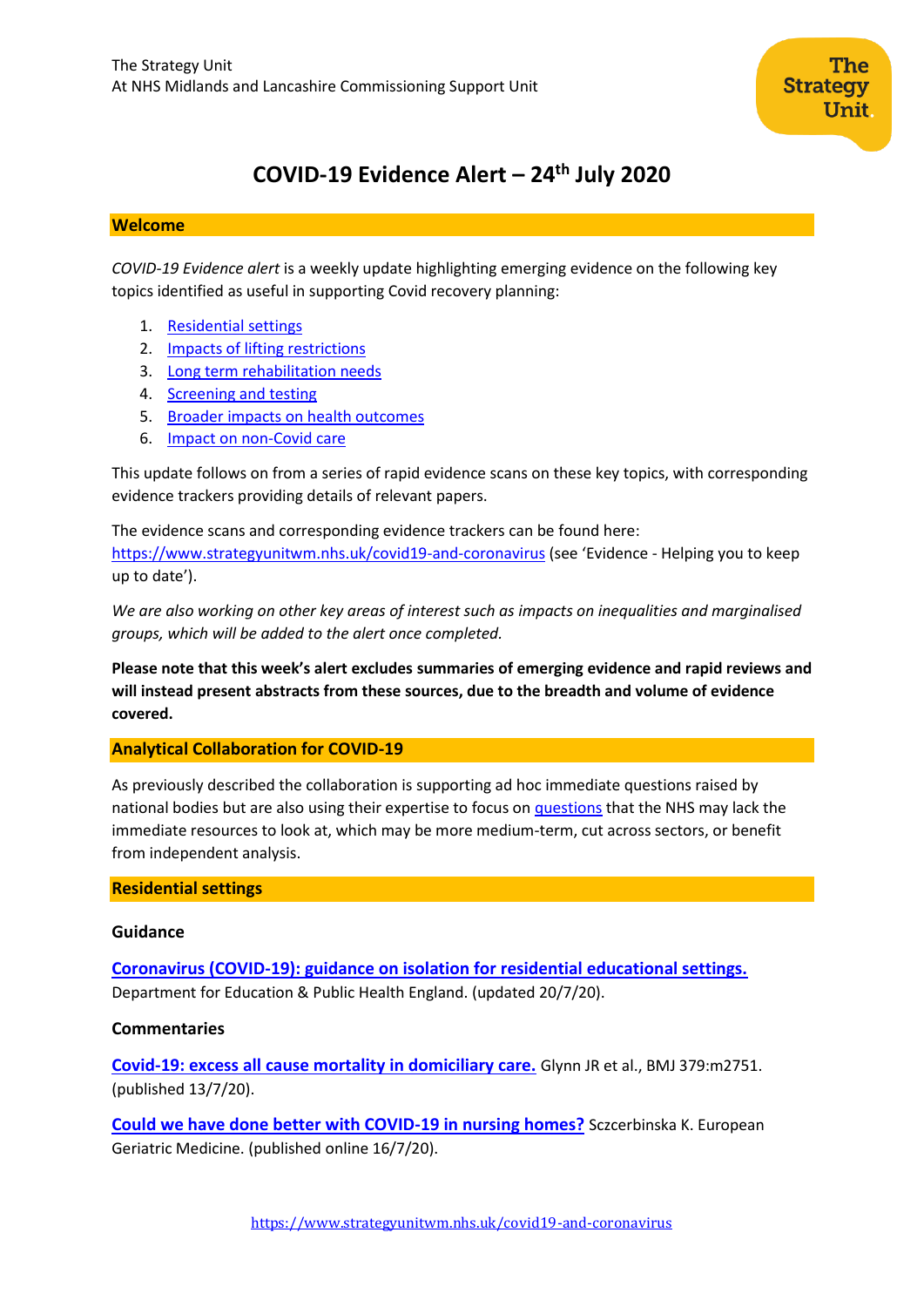**[David Oliver: Was the prime minister justified in blaming care homes for poor covid-19](https://www.bmj.com/content/370/bmj.m2741)  [practice?](https://www.bmj.com/content/370/bmj.m2741)** Oliver D. BMJ, 370:m2741. (published online 15/7/20).

**[Effects of the COVID-19 pandemic on the mental health of prisoners.](https://www.thelancet.com/journals/lanpsy/article/PIIS2215-0366(20)30241-8/fulltext#%20)** Hewson T et al., The Lancet Psychiatry. (published online July 2020).

**[The Effects of COVID-19 on Self-harm in UK Prisons](https://www.cambridge.org/core/services/aop-cambridge-core/content/view/2E6B81CF52D64878FE0517F29726812F/S2056469420000832a.pdf/effects_of_covid19_on_selfharm_in_uk_prisons.pdf)**. Hewson T et al., BJPsych Bulletin.

#### **Useful resources**

**[Caring for Carers: Supporting the Mental Health Needs of Care Providers and Caregivers in](https://sinaigeriatrics.ca/wp-content/uploads/2020/07/Dr.-Nica-Graham-Gita-Lakhanpal-Institute-2020.pdf)  Light [of COVID-19.](https://sinaigeriatrics.ca/wp-content/uploads/2020/07/Dr.-Nica-Graham-Gita-Lakhanpal-Institute-2020.pdf)** Nica-Graham I & Lakhanpal G. University of Toronto. (published July 2020).

**Impacts of lifting restrictions**

# **Commentary from the collaboration**

**[Chart of the week: How much additional money has the pandemic response cost the NHS](https://www.nuffieldtrust.org.uk/resource/chart-of-the-week-the-direct-health-and-care-costs-of-covid-19-so-far)  [so far?](https://www.nuffieldtrust.org.uk/resource/chart-of-the-week-the-direct-health-and-care-costs-of-covid-19-so-far)** Appleby J & Palmer B. Nuffield Trust. (published online 22/7/20).

#### **Guidance**

**[Local authority powers to impose restrictions under coronavirus regulations.](https://www.gov.uk/government/publications/local-authority-powers-to-impose-restrictions-under-coronavirus-regulations)** Department of Health & Social Care. (published online 17/7/20).

**[Leicester lockdown: what you can and cannot do.](https://www.gov.uk/guidance/leicester-lockdown-what-you-can-and-cannot-do)** Department of Health & Social Care. (published online 17/7/20).

**[Face coverings: when to wear one and how to make your own.](https://www.gov.uk/government/publications/face-coverings-when-to-wear-one-and-how-to-make-your-own/face-coverings-when-to-wear-one-and-how-to-make-your-own)** Cabinet Office. (published online 14/7/20).

**[COVID-19 contain framework: a guide for local](https://www.gov.uk/government/publications/containing-and-managing-local-coronavirus-covid-19-outbreaks/covid-19-contain-framework-a-guide-for-local-decision-makers) decision-makers.** Department of Health & Social Care. (published online 17/7/20).

**[Practical actions in cities to strengthen preparedness for the COVID-19 pandemic and](https://www.who.int/publications/i/item/WHO-2019-nCoV-ActionsforPreparedness-Checklist-2020.1)  [beyond.](https://www.who.int/publications/i/item/WHO-2019-nCoV-ActionsforPreparedness-Checklist-2020.1)** WHO. (published online 17/7/20).

**[COVID-19 Rail Protocol. Recommendations for safe resumption of railway services in](https://www.ecdc.europa.eu/sites/default/files/documents/Covid-19-Rail-Protocol_v1.4.pdf)  [Europe.](https://www.ecdc.europa.eu/sites/default/files/documents/Covid-19-Rail-Protocol_v1.4.pdf)** European Union Agency For Railways & ECDC. (published online 21/07/20.)

# **Emerging evidence**

**[Public perceptions and experiences of social distancing and social isolation](https://bmjopen.bmj.com/content/bmjopen/10/7/e039334.full.pdf) during the [COVID-19 pandemic: a UK-based focus group study.](https://bmjopen.bmj.com/content/bmjopen/10/7/e039334.full.pdf) Williams SN et al., BMJ Open. "**This qualitative study comprised five focus groups, carried out online during the early stages of the UK's stay at home order ('lockdown'), and analysed using a thematic approach. Setting Focus groups took place via online videoconferencing. Participants (n=27) were all UK residents aged 18 years and older, representing a range of gender, ethnic, age and occupational backgrounds. Qualitative analysis revealed four main themes: (1) loss—participants' loss of (in-person) social interaction, loss of income and loss of structure and routine led to psychological and emotional 'losses' such as loss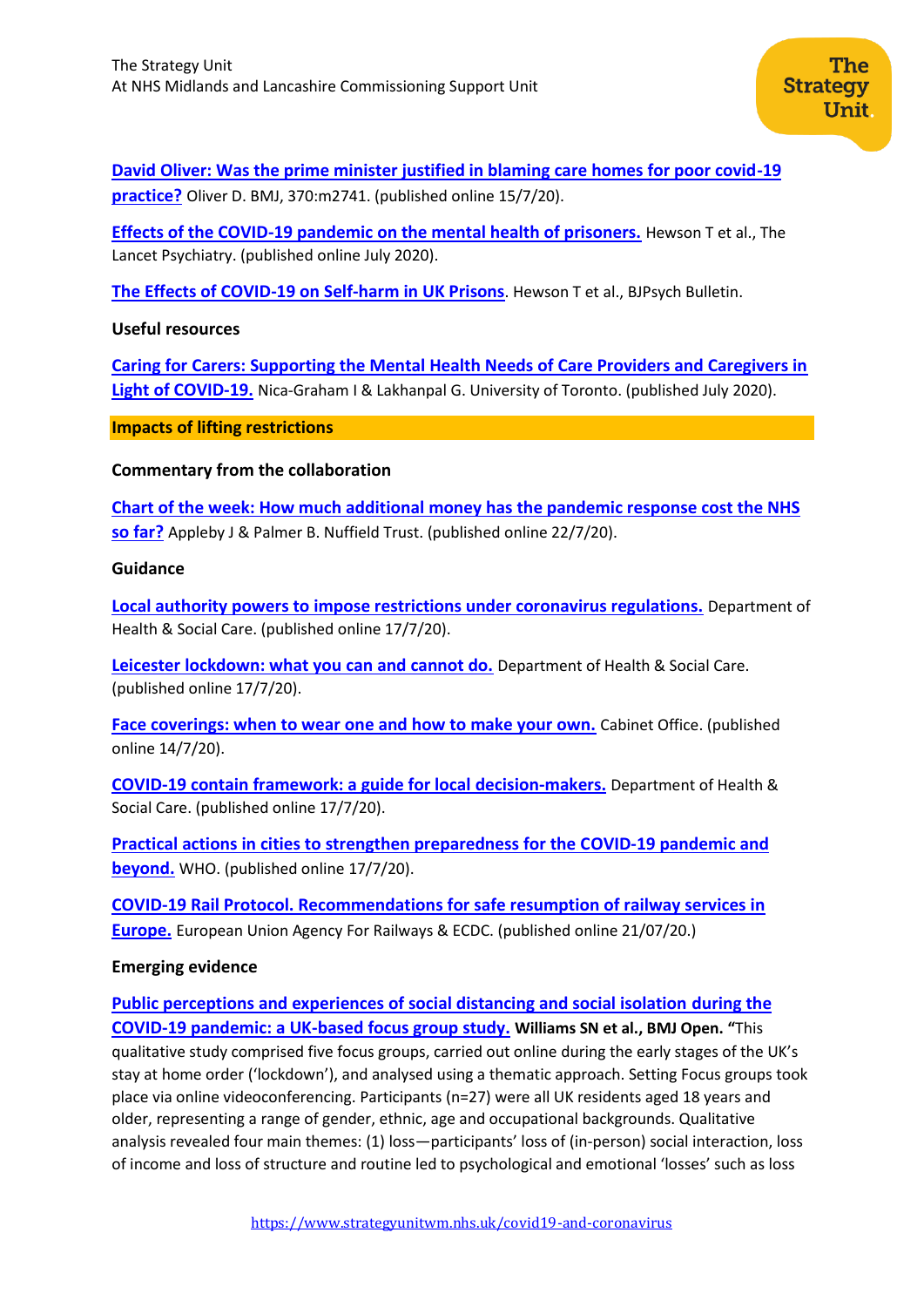of motivation, loss of meaning and loss of self-worth; (2) criticisms of government communication participants reported a lack of trust in government and a lack of clarity in the guidelines around social distancing and isolation; (3) adherence—participants reported high self-adherence to social distancing guidelines but reported seeing or hearing of non-adherence in others; (4) uncertainty around social reintegration and the future—some participants felt they would have lingering concerns over social contact while others were eager to return to high levels of social activity. Most participants, and particularly those in low-paid or precarious employment, reported feeling that the social distancing and isolation associated with COVID-19 policy has had negative impacts on their mental health and wellbeing during the early stages of the UK's 'lockdown'. A rapid response is necessary in terms of public health programming to mitigate the mental health impacts of COVID-19 social distancing and isolation. Social distancing and isolation 'exit strategies' must account for the fact that, although some individuals will voluntarily or habitually continue to socially distance, others will seek high levels of social engagement as soon as possible."

#### **[Understanding COVID-19 transmission, health impacts and](https://link.springer.com/content/pdf/10.1007/s10668-020-00884-x.pdf) mitigation: timely social**

**[distancing is](https://link.springer.com/content/pdf/10.1007/s10668-020-00884-x.pdf) the key. Kaur S et al., Environment, Development and Sustainability.** "COVID-19 is a highly infectious disease caused by SARS-CoV-2, frst identifed in China and spread globally, resulting into pandemic. Transmission of virus takes place either directly through close contact with infected individual (symptomatic/asymptomatic) or indirectly by touching contaminated surfaces. Virus survives on the surfaces from few hours to days. It enters the human body through nose, eyes or mouth. Other sources of contamination are faeces, blood, food, water, semen etc. Parameters such as temperature/ relative humidity also play an important role in transmission. As the disease is evolving, so are the number of cases. Proper planning and restriction are helping in infuencing the trajectory of the transmission. Various measures are undertaken to prevent infection such as maintaining hygiene, using facemasks, isolation/quarantine, social/physical distancing, in extreme cases lockdown (restricted movement except essential services) in hot spot areas or throughout the country. Countries that introduced various mitigation measures had experienced control in transmission of COVID-19. Python programming is conducted for change point analysis (CPA) using Bayesian probability approach for understanding the impact of restrictions and mitigation methods in terms of either increase or stagnation in number of COVID-19 cases for eight countries. From analysis it is concluded that countries which acted late in bringing in the social distancing measures are sufering in terms of high number of cases with USA, leading among eight countries analysed. The CPA week in comparison with date of lockdown and frst reported case strongly correlates (Pearson's r=− 0.86 to − 0.97) to cases, cases per unit area and cases per unit population, indicating earlier the mitigation strategy, lesser the number of cases. The overall paper will help the decision makers in understanding the possible steps for mitigation, more so in developing countries where the fght against COVID-19 seems to have just begun."

**[Physical distancing interventions and incidence of coronavirus disease 2019: natural](https://www.bmj.com/content/bmj/370/bmj.m2743.full.pdf)  [experiment in 149 countries.](https://www.bmj.com/content/bmj/370/bmj.m2743.full.pdf) Islam N et al., BMJ.** "Objective: To evaluate the association between physical distancing interventions and incidence of coronavirus disease 2019 (covid-19) globally. Design: Natural experiment using interrupted time series analysis, with results synthesised using metaanalysis. Setting: 149 countries or regions, with data on daily reported cases of covid-19 from the European Centre for Disease Prevention and Control and data on the physical distancing policies from Results: On average, implementation of any physical distancing intervention was associated with an overall reduction in covid-19 incidence of 13% (IRR 0.87, 95% confidence interval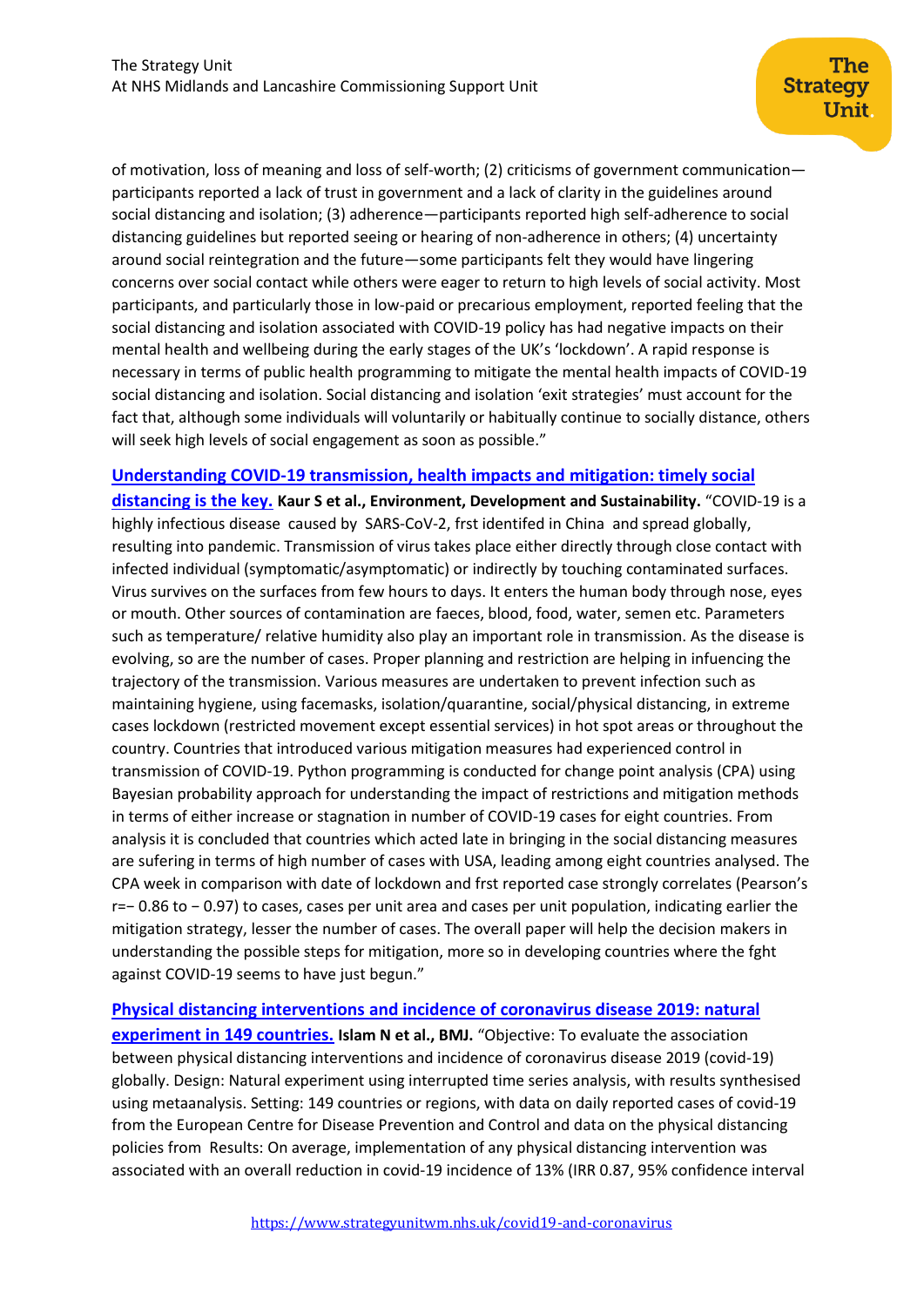0.85 to 0.89; n=149 countries). Closure of public transport was not associated with any additional reduction in covid-19 incidence when the other four physical distancing interventions were in place (pooled IRR with and without public transport closure was 0.85, 0.82 to 0.88; n=72, and 0.87, 0.84 to 0.91; n=32, respectively). Data from 11 countries also suggested similar overall effectiveness (pooled IRR 0.85, 0.81 to 0.89) when school closures, workplace closures, and restrictions on mass gatherings were in place. In terms of sequence of interventions, earlier implementation of lockdown was associated with a larger reduction in covid-19 incidence (pooled IRR 0.86, 0.84 to 0.89; n=105) compared with a delayed implementation of lockdown after other physical distancing interventions were in place (pooled IRR 0.90, 0.87 to 0.94; n=41). Conclusions: Physical distancing interventions were associated with reductions in the incidence of covid-19 globally. No evidence was found of an additional effect of public transport closure when the other four physical distancing measures were in place. Earlier implementation of lockdown was associated with a larger reduction in the incidence of covid-19. These findings might support policy decisions as countries prepare to impose or lift physical distancing measures in current or future epidemic waves."

#### **[Weighing up the risks: school closure and reopening under COVID-19-](https://www.alliancecpha.org/en/system/tdf/library/attachments/cpha-eie_policy_paper_v1.1_en_lowres.pdf?file=1&type=node&id=39405) when, why, and**

**[what impacts?](https://www.alliancecpha.org/en/system/tdf/library/attachments/cpha-eie_policy_paper_v1.1_en_lowres.pdf?file=1&type=node&id=39405) The Alliance for Child Protection in Humanitarian Action.** "In an effort to prevent the transmission of Covid-19, governments around the world have closed schools. School closures are negatively impacting the well-being of children and young people and, in some contexts, might not be effectively reducing transmission. The INEE and the Alliance call on policymakers to: Consider the impacts of school closures on the education and protection outcomes of children and youth; Balance these impacts with a considered review of the health impacts; and Make informed, childcentered decisions on when and why to reopen schools."

**Mapping public health responses with [attitude networks: the emergence of opinion-based](https://onlinelibrary.wiley.com/doi/pdfdirect/10.1111/bjso.12396)  [groups in the UK's early COVID](https://onlinelibrary.wiley.com/doi/pdfdirect/10.1111/bjso.12396)-19 response phase. Maher PJ et al., British Journal of Social Psychology.** "Partisan patterns of compliance with public health measures are a feature of early COVID-19 responses. In many cases, these differences in behaviour relate to pre-existing group identities. However, in times of rapid societal change, novel opinion-based groups can emerge and provide a new basis for partisan identification and divergent collective behaviour. Here, we use network methods to map the emergence of opposing opinion based groups and assess their implications for public health behaviour. In a longitudinal study, we tracked public health attitudes and self-reported behaviour in a sample of UK participants over four time points. Network visualisation reveal a rift in attitudinal alignment over time and the genesis of two distinct groups characterised by trust, or distrust, in science (Study 1a; N = 253). These groups also diverge in public health behaviour. In a brief follow-up study (N = 206), we find that this opinion polarization partially reflects underlying societal divides. We discuss implications for opinion-based group research and public health campaigns."

# **[Cultural orientation, power, belief in conspiracy theories, and intentions to reduce the](https://onlinelibrary.wiley.com/doi/pdfdirect/10.1111/bjso.12397)  [spread of COVID-19.](https://onlinelibrary.wiley.com/doi/pdfdirect/10.1111/bjso.12397) Biddlestone M et al., British Journal of Social Psychology.** "The current study investigated cultural and psychological factors associated with intentions to reduce the spread of COVID-19. Participants (n = 704) completed measures of individualism–collectivism, belief in conspiracy theories about COVID-19, feelings of powerlessness, and intentions to engage in behaviours that reduce the spread of COVID-19. Results revealed that vertical individualism negatively predicted intentions to engage in social distancing, directly and indirectly through both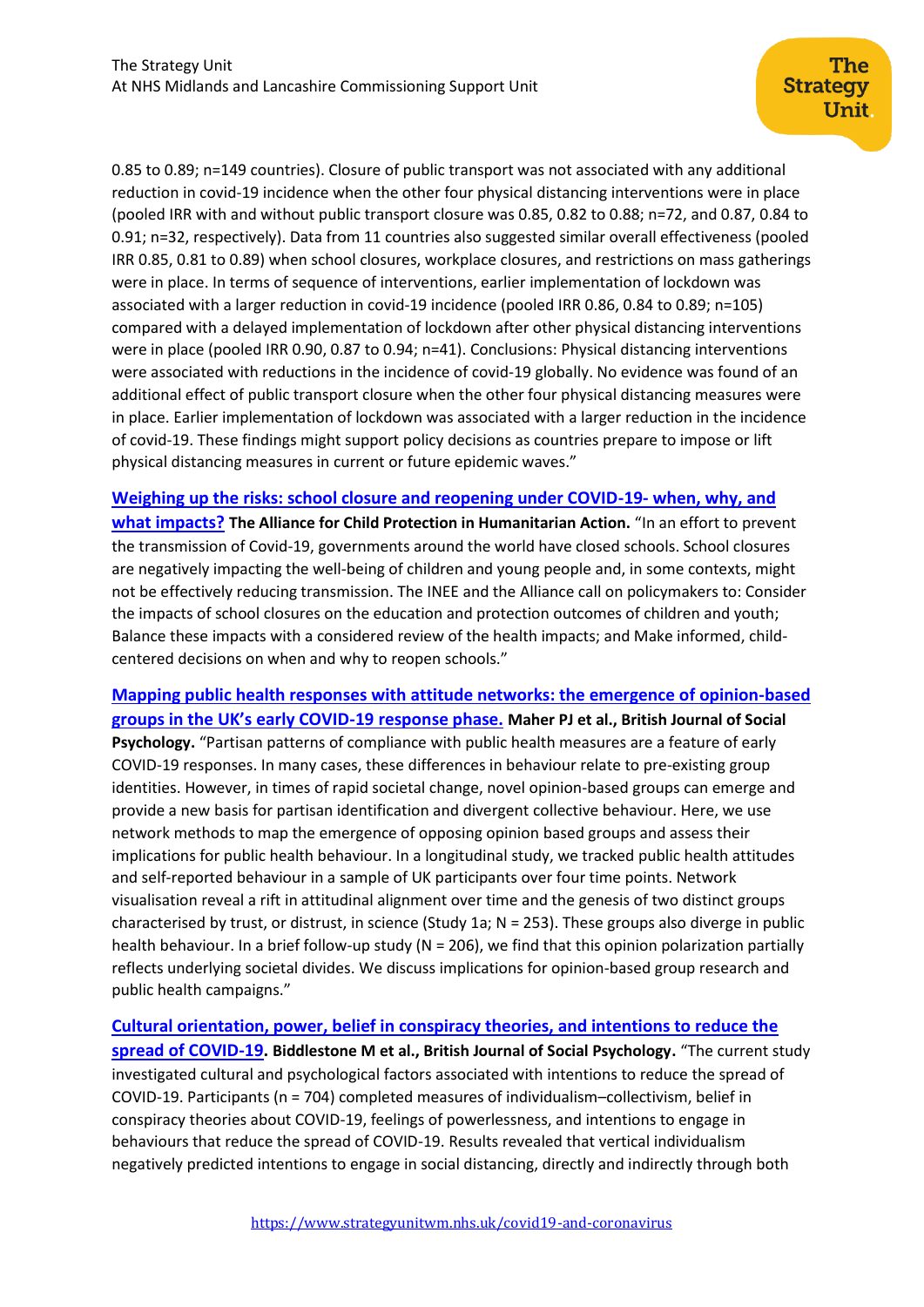belief in COVID-19 conspiracy theories and feelings of powerlessness. Vertical collectivism positively predicted social distancing intentions directly. Horizontal collectivism positively predicted social distancing intentions indirectly through feelings of powerlessness. Finally, horizontal collectivism positively predicted hygiene-related intentions both directly and indirectly through lower feelings of powerlessness. These findings suggest that promoting collectivism may be a way to increase engagement with efforts to reduce the spread of COVID-19. They also highlight the importance of examining the interplay between culture and both personal feelings (powerlessness) and information consumption (conspiracy theories) during times of crisis."

**[Lockdown timing and efficacy in controlling COVID-19 using mobile phone tracking.](https://www.sciencedirect.com/science/article/pii/S2589537020302017) Vinceti** 

**M et al., EClinicalMedicine. (in press).** "Italy's severe COVID-19 outbreak was addressed by a lockdown that gradually increased in space, time and intensity. The effectiveness of the lockdown has not been precisely assessed with respect to the intensity of mobility restriction and the time until the outbreak receded. We used processed mobile phone tracking data to measure mobility restriction, and related those data to the number of new SARS-CoV-2 positive cases detected on a daily base in the three most affected Italian regions, Lombardy, Veneto and Emilia-Romagna, from February 1 through April 6, 2020, when two subsequent lockdowns with increasing intensity were implemented by the Italian government. During the study period, mobility restriction was inversely related to the daily number of newly diagnosed SARS-CoV-2 positive cases only after the second, more effective lockdown, with a peak in the curve of diagnosed cases of infection occurring 14 to 18 days from lockdown in the three regions and 9 to 25 days in the included provinces. An effective reduction in transmission must have occurred nearly immediately after the tighter lockdown, given the lag time of around 10 days from asymptomatic infection to diagnosis. The period from lockdown to peak was shorter in the areas with the highest prevalence of the infection. This effect was seen within slightly more than one week in the most severely affected areas. It appears that the less rigid lockdown led to an insufficient decrease in mobility to reverse an outbreak such as COVID-19. With a tighter lockdown, mobility decreased enough to bring down transmission promptly below the level needed to sustain the epidemic."

#### **[Let's get back to work: preventive biological cycle management of coronavirus in the](https://hira.hope.ac.uk/id/eprint/3097/)**

**[workplace.](https://hira.hope.ac.uk/id/eprint/3097/) Vahid G et al., A Journal of Prevention, Assessment and Rehabilitation (accepted for publication).** "BACKGROUND The primary response to the coronavirus pandemic has been to minimize social contact through lockdown measures. The closure of non-essential businesses to tackle the spread of coronavirus has had negative consequences for the global economy, production, and employment. OBJECTIVE To outline how known occupational health principles can be used for preventative management of the coronavirus in workplaces to support resumption of work. METHODS A discussion of current knowledge of COVID-19, the cost of the lockdown strategy, and preventative biological cycle management. RESULTS The literature indicates that biological cycle management can control for the risk of coronavirus infection, provide a suitable and sufficient exit strategy from lockdown, and support getting employees back to work. Adherence to PPE standards has been insufficient, indicating a need for workplace investment and education. CONCLUSION Imposed restrictions on workplace operations can be lifted without compromising worker health and safety when a workplace commits to practicing the three principles of biological cycle management."

**[COVID-19 and the NI Economy: Which jobs are vulnerable and how do social distancing](https://www.ulster.ac.uk/__data/assets/pdf_file/0020/603074/COVID-19-and-the-NI-Economy_Report.pdf)  [relaxations help?](https://www.ulster.ac.uk/__data/assets/pdf_file/0020/603074/COVID-19-and-the-NI-Economy_Report.pdf) Johnston R & Hogg R. Ulster University. "The global COVID-19 pandemic has** resulted a healthcare crisis in many countries around the world. NI has been impacted significantly,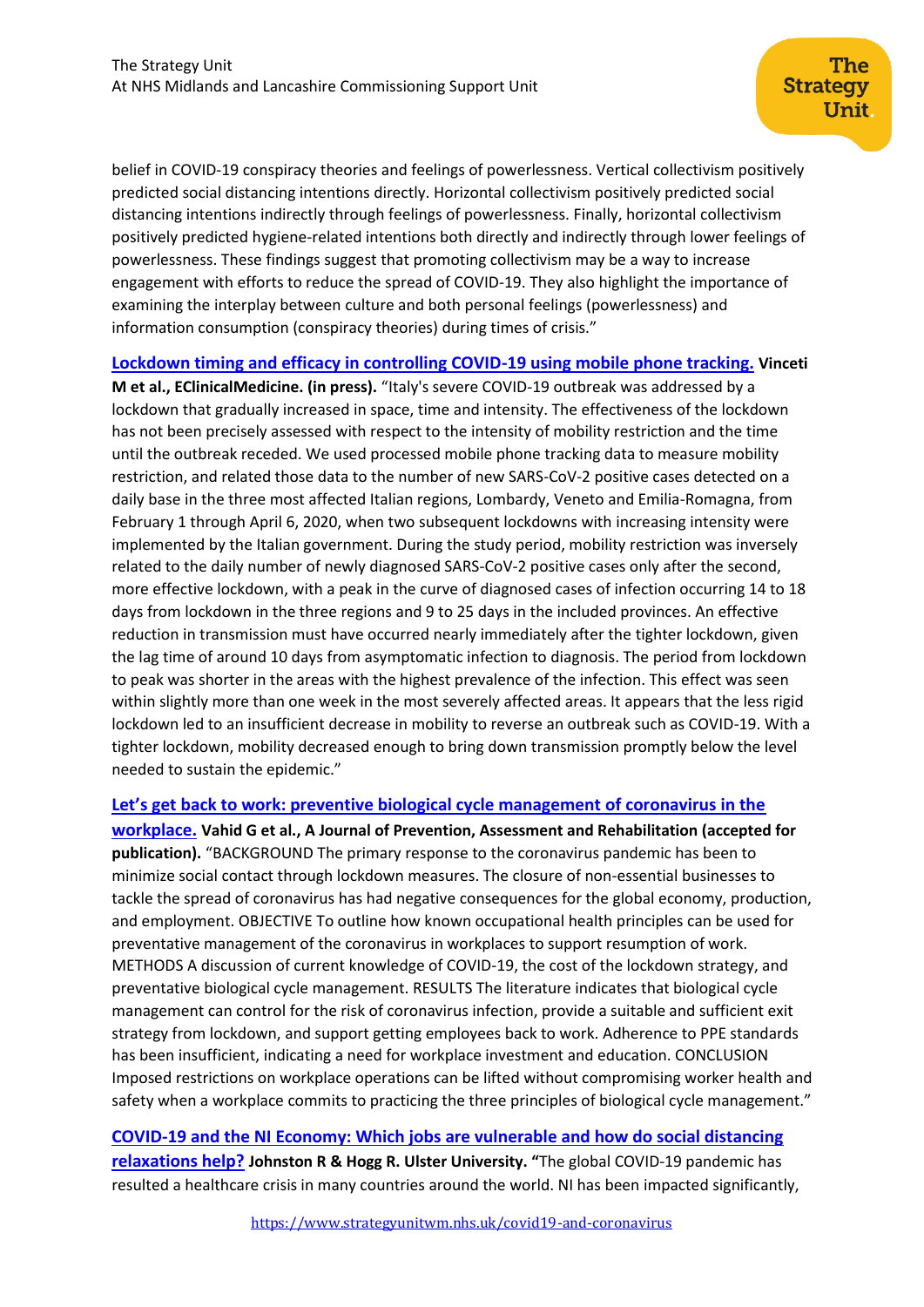with 5,7721 cases and 8352 deaths recorded in NI to the 10th July 2020. The policy response to the pandemic was necessarily, to restrict travel, to limit contact with other people and to implement social distancing requirements of two metres in order to reduce transmission of the virus, smooth the demands on the healthcare sector and minimise the number of cases and deaths . These restrictions, in combination with the behavioural response of the population have resulted in a significant economic shock in NI with output estimated to have contracted by 21.5% during April and unemployment more than doubling as 35,000 individuals joined the claimant register from March – May2 . The result is that a range of jobs have become vulnerable through two main transmission channels, firstly through reduced demand and secondly as a result of social distancing requirements. As policy and decision makers seek to appropriately balance the healthcare and economic risks to society, this paper examines the potential impact of social distancing requirements and demand reductions on job vulnerabilities in NI at both two-metres and one, which is the minimum social distance required in NI since 29 June, albeit with acceptable mitigations in place3 . The policy interventions that are in place to support individuals, enterprises and the economy are also unprecedented. An additional £1.3bn4 has been allocated to the Executive as part of the Government's response and Barnett consequentials of £43m4 are forthcoming as a result of the summer Budget on the 8th of July. 212,000 jobs were being supported in NI via the Coronavirus Job Retention Scheme (CJRS) and it is estimated that the share of UK wide supports such as the CJRS, the Self Employment Scheme and Business Interruption Loan Schemes etc have resulted in £1.5bn of additional income to enterprises and individuals in NI so far5."

# **Commentaries**

**Covid-[19: England could need another lockdown in winter, say government's chief](https://www.bmj.com/content/370/bmj.m2909)  [advisers.](https://www.bmj.com/content/370/bmj.m2909)** O'Dowd D. BMJ. (published online 20/7/20).

**[What mobility data has been collected and published during Covid-19?](https://theodi.org/article/what-mobility-data-has-been-collected-and-published-during-covid-19/?mc_cid=cc9a4cbd3e&mc_eid=6f4d4f3b88)** Snaith B. Open Data Institute. (published online 15/7/20).

**[Assessing national performance in response to COVID-19.](https://www.ncbi.nlm.nih.gov/pmc/articles/PMC7363426/pdf/main.pdf)** Fisher D et al., The Lancet. (published online 15/7/20).

**[Coronavirus crisis: fiscal cost of support measures since the Budget nearly £190bn.](http://www.arbuthnotgroup.com/upload/marketmatter/documents/13_july_2020.pdf)** Lea R et al., Arbuthnot Banking Group PLC.

#### **Long term rehabilitation needs**

# **Emerging evidence**

**[The Central Role of Clinical Nutrition in COVID-19 Patients During and After](https://link.springer.com/content/pdf/10.1007/s42399-020-00410-0.pdf)** 

**[Hospitalization in Intensive Care Unit.](https://link.springer.com/content/pdf/10.1007/s42399-020-00410-0.pdf) Ferrara F et al., SN Comprehensive Clinical Medicine**. "The COVID-19-positive patient who is subject to a hyperinflammatory condition associated with lung injury with the development of pneumonia is hospitalized in the intensive care unit. Before resolving and overcoming the "cytokine storm," with overexpression of pro-inflammatory interleukins (IL-, Il-6), this patient will be intubated for more than 48 h and therefore needs adequate nutrition. Malnutrition can lead to sarcopenia with a decrease in lean body mass and worsening of the inflammatory state underway. In addition, severe debilitation, if not corrected with adequate nutrition, can greatly lengthen rehabilitation times with prolonged hospitalization,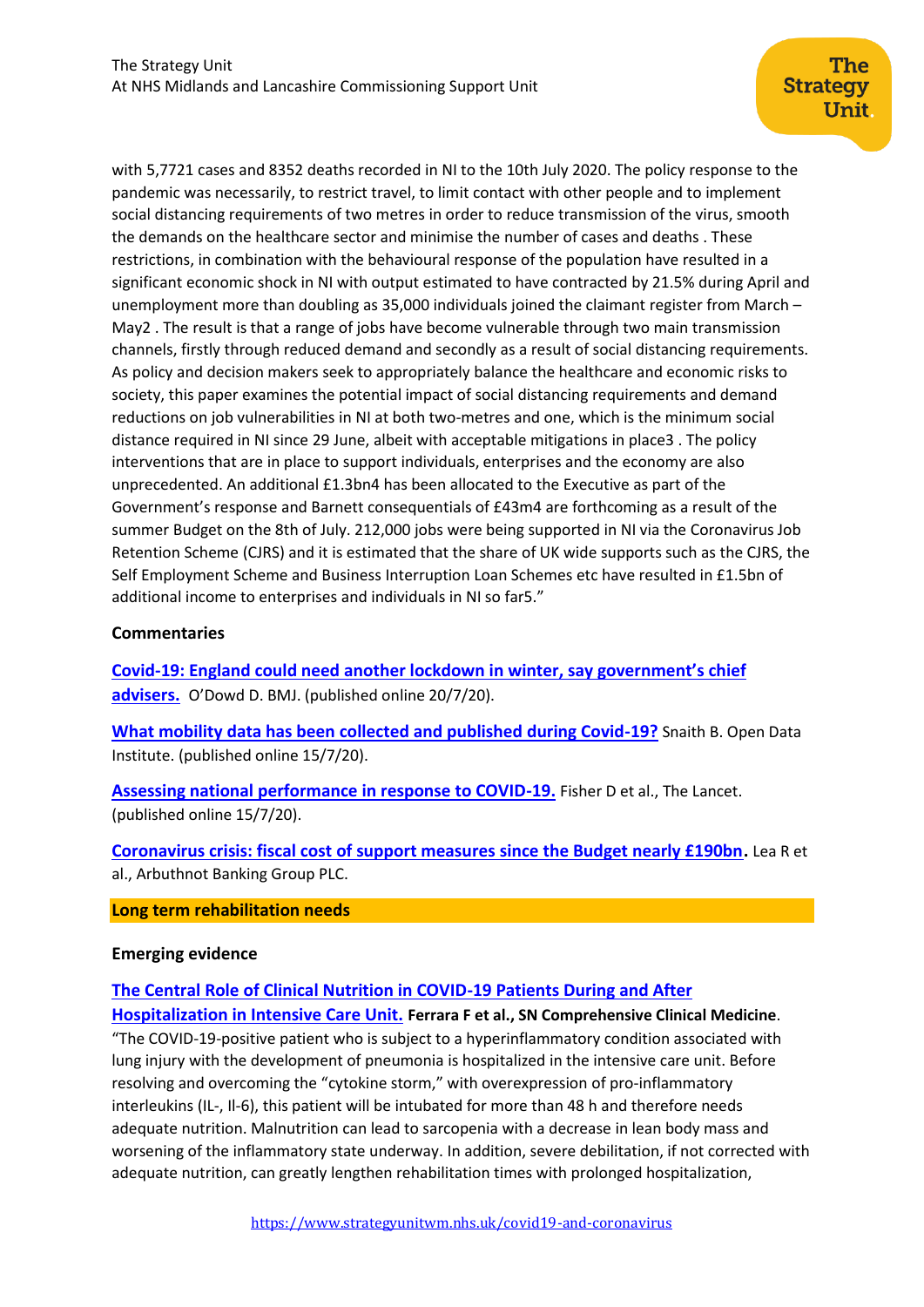increased costs, and reduced turn over already in crisis due to the health emergency caused by coronavirus. The aim of this study is to focus attention on the nutritional importance that must be provided in case of COVID-19 together with pharmacological treatments to lower the number of circulating proinflammatory cytokines. Oral, enteral, and parenteral nutrition should always be carried out according to the patient's condition and, in the case of a hyperinflammatory patient, such as the one affected by COVID-19, it has been shown that the supplementation of amino acids helps to lower the inflammatory state and promotes normal physiological recovery."

**[COVID-19 Ischemic Strokes as an Emerging Rehabilitation Population. A Case Series.](https://journals.lww.com/ajpmr/Abstract/9000/COVID_19_Ischemic_Strokes_as_an_Emerging.97926.aspx) Diaz** 

**Segarra N et al., Am J Phys Med Rehab.** "There is emerging literature that coronavirus disease of 2019 (COVID-19) infections result in an increased incidence of thrombosis secondary to a prothrombotic state. Initial studies reported ischemic strokes primarily occurring in the critically ill COVID-19 population. However, there have been reports of ischemic strokes as the presenting symptom in young non-critically ill COVID-19 patients without significant risk factors. Further characterization of the COVID-19 stroke population is needed. We present four cases of COVID-19 ischemic strokes occurring in patients 37 to 68 years of age with varying COVID-19 infection severities, premorbid risk factors, clinical presentations (e.g. focal and non-focal), and vascular distributions. These cases highlight the heterogeneity of COVID-19 ischemic strokes. The duration of the COVID-19 related prothrombotic state is unknown and it is unclear if patients are at risk for recurrent strokes. With more COVID-19 patients recovering and being discharged to rehabilitation, physiatric awareness of this prothrombotic state and increased incidence of ischemic strokes is essential. Due to the variable presentation of COVID-19 ischemic strokes, clinicians can consider neuroimaging as part of the evaluation in COVID-19 patients with either acute focal or non-focal neurologic symptoms. Additional studies are needed to clarify prothrombotic state duration, determine prognosis for recovery, and establish the physiatrist's role in long term disease management."

# **Commentaries**

**[COVID-19 Fatigue. Not So Fast.](https://www.ncbi.nlm.nih.gov/pmc/articles/PMC7269935/)** O'Connor C et al., JACC Heart Fail, 8(7). (published online July 2020).

**[COVID-19: a major cause of cachexia and sarcopenia?](https://onlinelibrary.wiley.com/doi/pdf/10.1002/jcsm.12589)** Morley JE et al., Jorunal of Cahexia, Sarcopenia & Muscle.

**[COVID-19: planning for the aftermath to manage the aftershocks.](https://www.mja.com.au/system/files/issues/213_02/mja250685.pdf)** Faux SG et al., Medical Journal of Australia.

**[NICE advises against using graded exercise therapy for patients recovering from covid-19.](https://www.bmj.com/content/370/bmj.m2912)** Torjesen I. BMJ. (published online 21/7/20).

**[Rehab facilities face COVID-19 crunch as more patients recover.](https://www.cmaj.ca/content/192/26/E732.long)** Daniel A. CMAJ, 192(26).

**[Recovery after COVID-19: The potential role of pulmonary rehabilitation.](https://www.ncbi.nlm.nih.gov/pmc/articles/PMC7368839/)** Grigoletto I et al., Braz J Phys Ther.

# **Useful resources**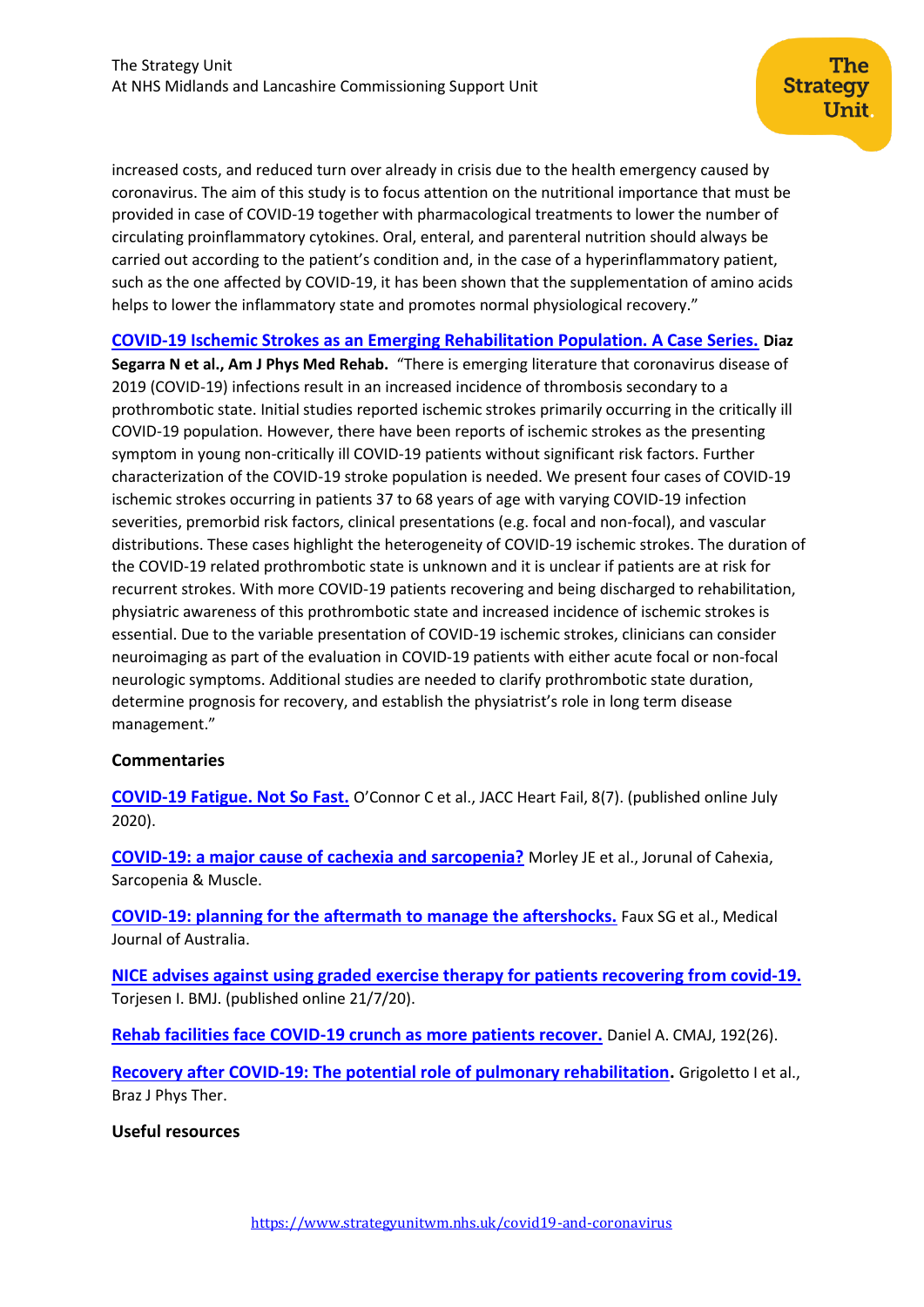**[Support for Rehabilitation Self-Management after COVID-19-](https://apps.who.int/iris/bitstream/handle/10665/333287/WHO-EURO-2020-855-40590-54571-eng.pdf) Related Illness.** WHO Regional Office for Europe.

#### <span id="page-7-0"></span>**Screening and testing**

#### **Emerging evidence**

**[Testing Times: An ethical framework and practical recommendations for COVID-19 testing](https://mk0thisinstitut0r1om.kinstacdn.com/wp-content/uploads/2020/07/Testing-times_Report_2020-07-21.pdf)  [for NHS workers](https://mk0thisinstitut0r1om.kinstacdn.com/wp-content/uploads/2020/07/Testing-times_Report_2020-07-21.pdf). Healthcare Improvement Studies Institute, 2020**. "This report uses the deliberations of an Expert Group and the results of a consultation exercise to identify ethical considerations relevant to swab testing of NHS workers for current infection (not antibodies) with COVID-19. Though it is focused on those who work in the National Health Service (NHS) in England, the broad principles and recommendations are likely to be transferable to other keyworkers and to the rest of the UK."

**[A national UK audit for diagnostic accuracy of preoperative CT chest in emergency and](https://www.clinicalradiologyonline.net/article/S0009-9260(20)30225-7/pdf)  [elective surgery during COVID-19 pandemic.](https://www.clinicalradiologyonline.net/article/S0009-9260(20)30225-7/pdf) Callaway M et al., Clinical Radiology.** "AIM: To report on a snap audit of all departments in the UK as to the value of preoperative thoracic imaging, preferably computed tomography (CT), of patients undergoing any surgery to assess for changes consistent with COVID-19 preoperatively. MATERIALS AND METHODS: All Imaging departments in the UK were contacted and asked to record the number of preoperative CT examinations performed in patients being considered for both emergency and elective surgical intervention over a 5-day period in May 2020. RESULTS: Forty-seven percent of departments replied with data provided on >820 patients. Nineteen percent of additional preoperative CT was in patients undergoing elective intervention and 81% in patients presenting with surgical abdominal pain. There was a high rate of false positives in patients who tested negative for COVID-19, producing a sensitivity for thoracic CT of 68.4%. CONCLUSION: This UK-wide audit demonstrates that a large number of additional thoracic imaging examinations over a 5-day period were performed with a low sensitivity for the identification of COVID-19 in this preoperative group of patients. Given these findings, it is difficult to justify this additional examination in this group of patients."

**[Investigation of a nosocomial outbreak of COVID-19 in a pediatric ward in South Korea:](https://europepmc.org/article/pmc/pmc7315989#free-full-text)  [Successful control by early detection and extensive contact tracing with testing.](https://europepmc.org/article/pmc/pmc7315989#free-full-text) Jung J et al., Clin Microbiol Infect. "**We describe an outbreak investigation related to a paucisymptomatic 9 year-old girl with COVID-19 admitted at a pediatric ward in a tertiary hospital (South Korea). The pediatric wards were placed under cohort isolation and an extensive contact-tracing was carried out. Of 1,206 close and casual contacts, a female asymptomatic guardian, who was the mother (secondary case) of an infant that shared the room with the index patient, was found positive. Thirteen days after the diagnosis, her asymptomatic 2-year-old daughter (tertiary case) who contacted her at home was found positive. Early detection of an asymptomatic case based on epidemiologic link followed by extensive contact-tracing and testing for SARS-CoV-2 appears to be important in effectively containing a nosocomial outbreak of COVID-19."

**[Experience of a novel community testing programme for COVID-19 in London: Lessons](https://www.rcpjournals.org/content/clinmedicine/early/2020/07/17/clinmed.2020-0436)  [learnt.](https://www.rcpjournals.org/content/clinmedicine/early/2020/07/17/clinmed.2020-0436)** Wallis G et al., Clinical Medicine Journal. "We describe the London community testing programme developed for COVID-19, audit its effectiveness and report patient acceptability and patient adherence to isolation guidance, based upon a survey conducted with participants. Any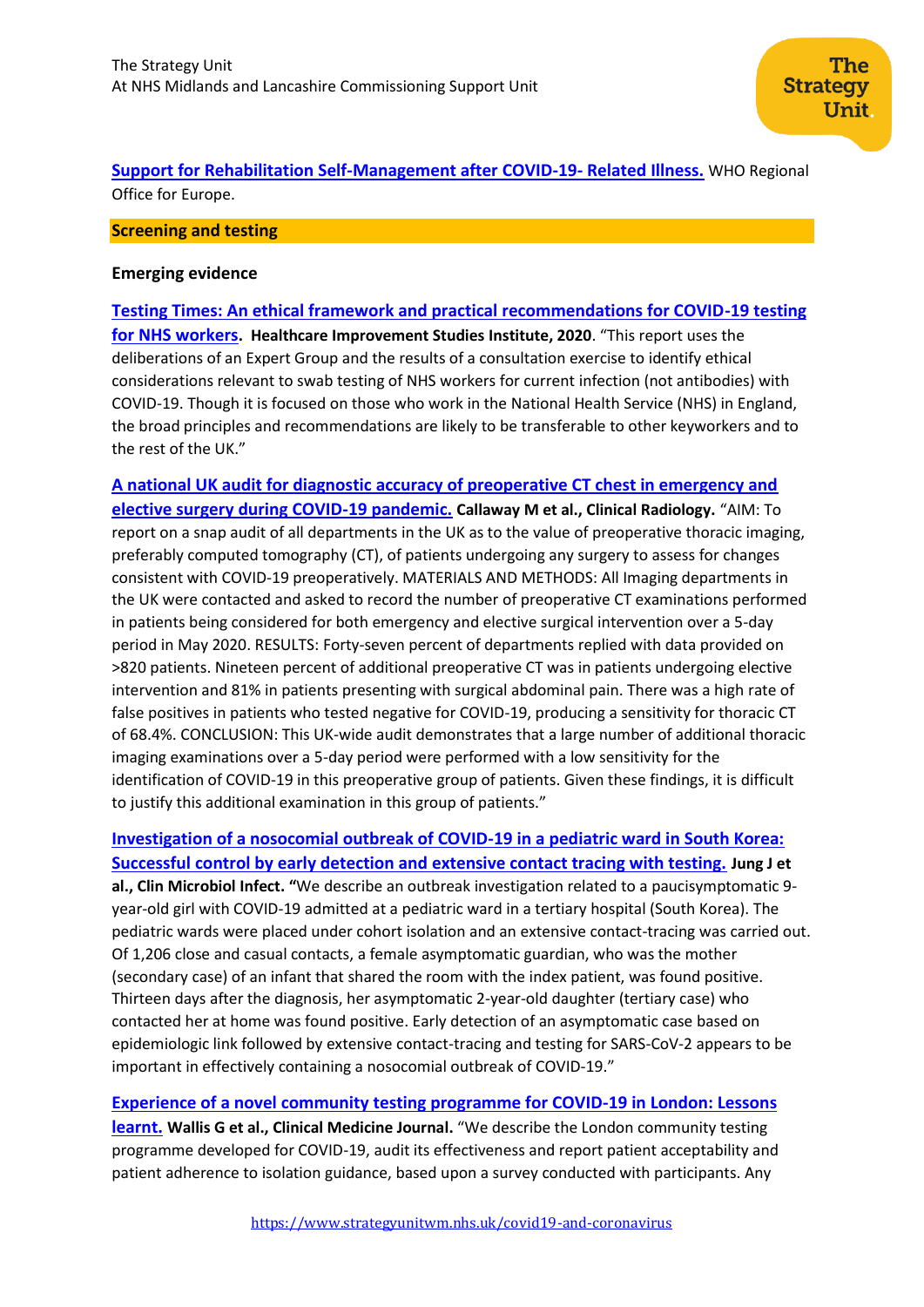patients meeting the Public Health England (PHE) case definition for COVID-19 who did not require hospital admission were eligible for community testing. 2,053 patients with suspected COVID-19 were tested in the community between January and March 2020. Of those tested, 75 (3.6%) were positive. 88% of patients that completed a patient survey felt safe and 82% agreed that community testing was preferable to hospital admission. 97% were able to remain within their own home during the isolation period but just 41% were able to reliably isolate from other members of their household. The London community testing programme allowed widespread testing for COVID-19 while minimising patient transport, hospital admissions and staff exposures. Community testing was acceptable to patients and preferable to admission to hospital. Patients were able to reliably isolate in their home but not from household contacts. The authors believe in the importance, feasibility and acceptability of community testing for COVID-19 as a part of a package of interventions to mitigate a second wave of infection."

# **[Serology testing in the COVID-19 pandemic response.](https://www.thelancet.com/action/showPdf?pii=S1473-3099%2820%2930517-X) Peeling RW et al., Lancet Infectious**

**Diseases. "**The collapse of global cooperation and a failure of international solidarity have led to many low-income and middleincome countries being denied access to molecular diagnostics in the COVID-19 pandemic response. Yet the scarcity of knowledge on the dynamics of the immune response to infection has led to hesitation on recommending the use of rapid immunodiagnostic tests, even though rapid serology tests are commercially available and scalable. On the basis of our knowledge and understanding of viral infectivity and host response, we urge countries without the capacity to do molecular testing at scale to research the use of serology tests to triage symptomatic patients in community settings, to test contacts of confirmed cases, and in situational analysis and surveillance. The WHO R&D Blue Print expert group identified eight priorities for research and development, of which the highest is to mobilise research on rapid point-of-care diagnostics for use at the community level. This research should inform control programmes of the required performance and utility of rapid serology tests, which, when applied specifically for appropriate public health measures to then be put in place, can make a huge difference."

#### **[Impact of delays on effectiveness of contact tracing strategies for COVID-19: a modelling](https://www.sciencedirect.com/science/article/pii/S2468266720301572)**

**[study](https://www.sciencedirect.com/science/article/pii/S2468266720301572). Kretzschmar ME et al., The Lancet Public Health. (in-press).** "We evaluated the impact of timeliness and completeness in various steps of a contact tracing strategy using a stochastic mathematical model with explicit time delays between time of infection and symptom onset, and between symptom onset, diagnosis by testing, and isolation (testing delay). The model also includes tracing of close contacts (eg, household members) and casual contacts, followed by testing regardless of symptoms and isolation if testing positive, with different tracing delays and coverages. We computed effective reproduction numbers of a contact tracing strategy (RCTS) for a population with physical distancing measures and various scenarios for isolation of index cases and tracing and quarantine of their contacts. For the most optimistic scenario (testing and tracing delays of 0 days and tracing coverage of 100%), and assuming that around 40% of transmissions occur before symptom onset, the model predicts that the estimated effective reproduction number of 1·2 (with physical distancing only) will be reduced to 0·8 (95% CI 0·7–0·9) by adding contact tracing. The model also shows that a similar reduction can be achieved when testing and tracing coverage is reduced to 80% (RCTS 0·8, 95% CI 0·7–1·0). A testing delay of more than 1 day requires the tracing delay to be at most 1 day or tracing coverage to be at least 80% to keep RCTS below 1. With a testing delay of 3 days or longer, even the most efficient strategy cannot reach RCTS values below 1. The effect of minimising tracing delay (eg, with app-based technology) declines with decreasing coverage of app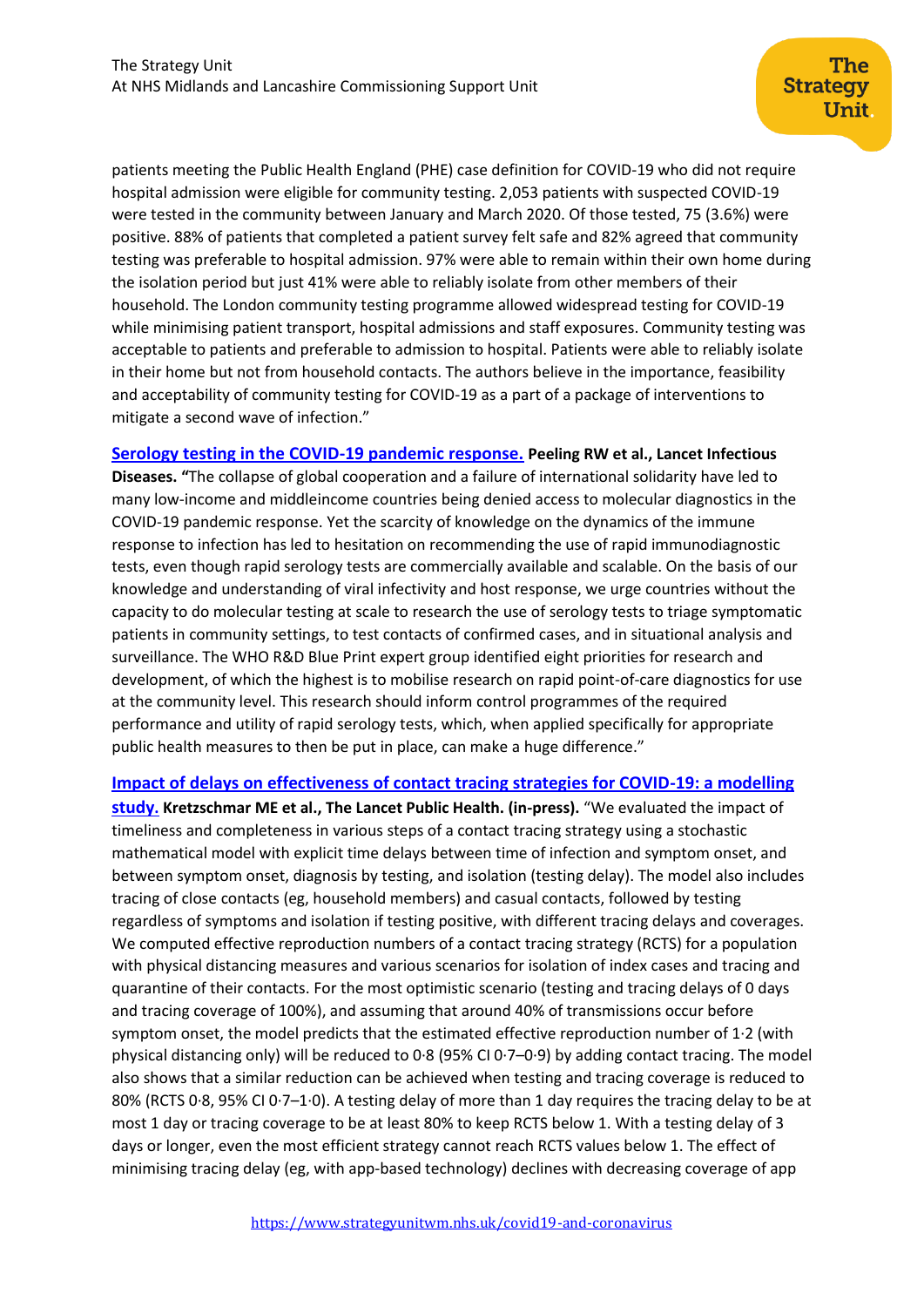The

use, but app-based tracing alone remains more effective than conventional tracing alone even with 20% coverage, reducing the reproduction number by 17·6% compared with 2·5%. The proportion of onward transmissions per index case that can be prevented depends on testing and tracing delays, and given a 0-day tracing delay, ranges from up to 79·9% with a 0-day testing delay to 41·8% with a 3-day testing delay and 4·9% with a 7-day testing delay."

#### **[SARS-CoV-2 and the Role of Orofecal Transmission: Evidence Brief.](https://www.cebm.net/covid-19/sars-cov-2-and-the-role-of-orofecal-transmission-evidence-brief/) Jefferson T et al., Oxford**

**CEBM. (published online 16/7/20).** "Various observational and mechanistic evidence presented throughout this evidence brief, support the hypothesis that SARS-CoV-2 can infect and be shed from the human gastrointestinal tract. Policy should emphasise routine surveillance of food, wastewaters and effluent. The importance of strict personal hygiene measures, chlorine-based disinfection of surfaces in locations with presumed or known SARS CoV-2 activity should form part of public policy and education campaigns. Stool testing should be carried out in discharges from the hospital or other holding facilities well before discharge date and discharge should be conditional either on cessation of fecal excretion or strict quarantine and personal hygiene measures in those still excreting viral particles by stool independently from respiratory excretion."

# **[Rapid implementation of SARS-CoV-2 sequencing to investigate cases of health-care](https://www.thelancet.com/journals/laninf/article/PIIS1473-3099(20)30562-4/fulltext)  [associated COVID-19: a prospective genomic surveillance study.](https://www.thelancet.com/journals/laninf/article/PIIS1473-3099(20)30562-4/fulltext) Meredith LW et al., The Lancet Infectious Diseases.** "In this prospective surveillance study, we set up rapid SARS-CoV-2 nanopore sequencing from PCR-positive diagnostic samples collected from our hospital (Cambridge, UK) and a random selection from hospitals in the East of England, enabling sample-to-sequence in less than 24 h. We established a weekly review and reporting system with integration of genomic and epidemiological data to investigate suspected health-care associated COVID-19 cases. Between March 13 and April 24, 2020, we collected clinical data and samples from 5613 patients with COVID-19 from across the East of England. We sequenced 1000 samples producing 747 high-quality genomes. We combined epidemiological and genomic analysis of the 299 patients from our hospital and identified 35 clusters of identical viruses involving 159 patients. 92 (58%) of 159 patients had strong epidemiological links and 32 (20%) patients had plausible epidemiological links. These results were fed back to clinical, infection control, and hospital management teams, leading to infectioncontrol interventions and informing patient safety reporting. We established real-time genomic surveillance of SARS-CoV-2 in a UK hospital and showed the benefit of combined genomic and epidemiological analysis for the investigation of health-care associated COVID-19. This approach enabled us to detect cryptic transmission events and identify opportunities to target infectioncontrol interventions to further reduce health-care associated infections. Our findings have important implications for national public health policy as they enable rapid tracking and investigation of infections in hospital and community settings."

#### **[Should point-of-care ultrasound become part of healthcare worker testing for COVID?](https://www.rcpjournals.org/content/clinmedicine/early/2020/07/17/clinmed.2020-0442)**

**Smallwood N et al., Clinical Medicine. (published online 17/7/20).** "The NHS in England has rapidly expanded staff testing for COVID-19 in order to allow healthcare workers who would otherwise be isolating with symptoms suspicious of COVID-19 to be cleared to work. However, the high false negative rate associated with current RT-PCR tests could put other staff, family members and patients at risk. We believe combining swab testing with real-time lung ultrasound (LUS) would improve the ability to rule-in COVID-19 infection in those requiring screening."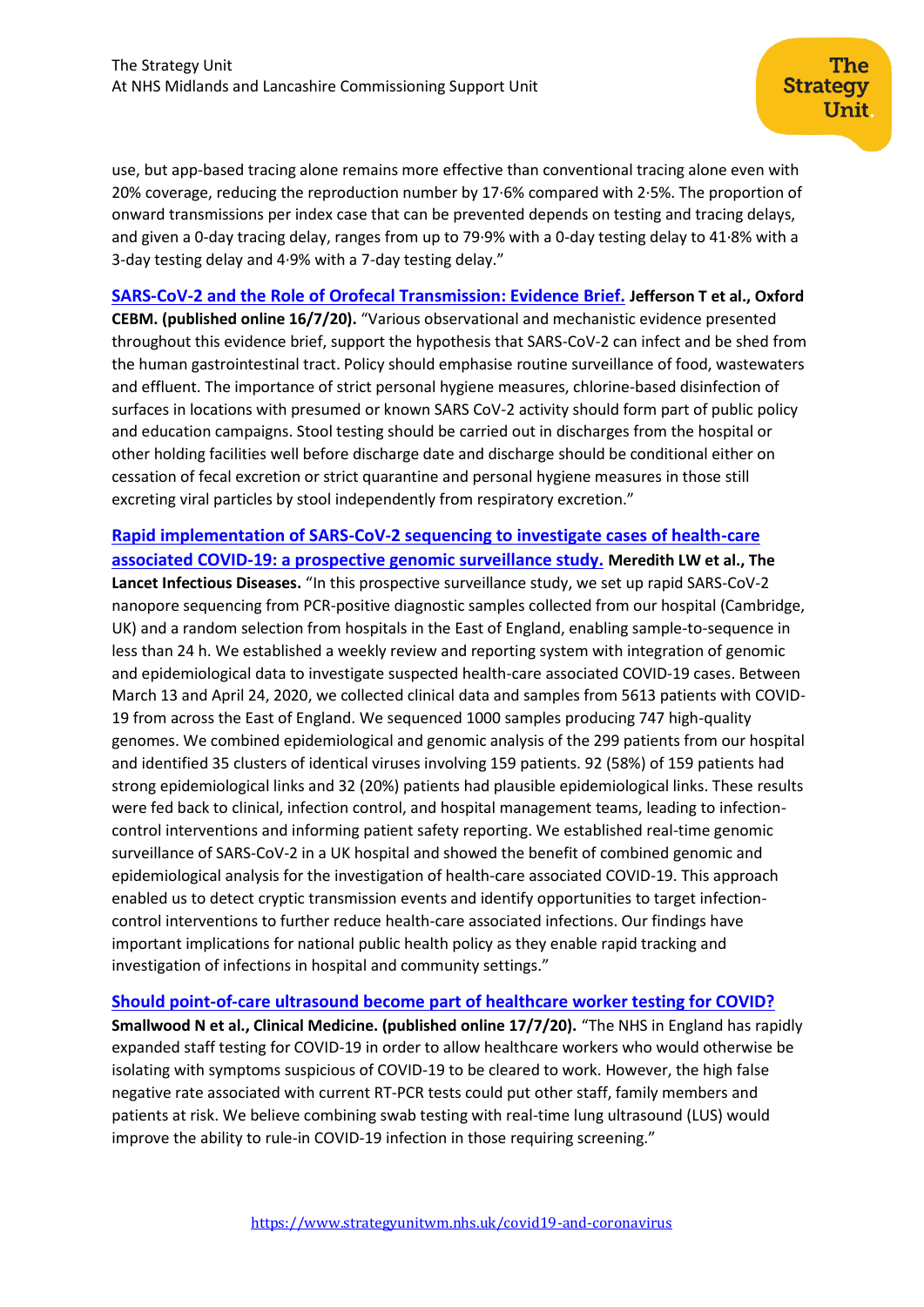# **[A Framework for Sustainable Contact Tracing and Exposure Investigation for Large Health](https://www.mayoclinicproceedings.org/article/S0025-6196(20)30481-X/pdf)**

**[Systems.](https://www.mayoclinicproceedings.org/article/S0025-6196(20)30481-X/pdf) Breeher L et al., Mayo Clinic Proc, 95(7).**" Contact tracing is a cornerstone of communicable disease containment and involves identifying, quarantining, and monitoring contacts of infected people. Although contact tracing is a known evidence-based strategy in the community setting, the COVID-19 pandemic highlighted the challenges to implementing labor-intensive contact tracing in the occupational setting of large health care systems and hospitals, the epicenter of the pandemic. We present a framework for feasible, scalable COVID-19 contact tracing in a large multistate health system in the United States employing approximately 69,000 health care personnel. The framework is shared with sufficient details to allow adoption or adaptation by other health systems. Continuous enhancement, optimization, and evaluation of the framework are ongoing."

#### **Commentaries**

**[Testing for coverage from personal protective equipment.](https://onlinelibrary.wiley.com/doi/pdfdirect/10.1111/anae.15079)** Heij A et al., Anaesthesia, 75.

**[Covid-19: UK test and trace system still missing 80% target for reaching contacts.](https://www.bmj.com/content/370/bmj.m2875)** O'Dowd A. BMJ, 370:m2875. (published online 17/7/20).

**Sewag[e monitoring is the UK's next defence against covid](https://www.bmj.com/content/370/bmj.m2599)-19.** Baraniuk C. BMJ, 379:m2599.

**Cities — [try to predict superspreading hotspots for COVID-19.](https://www.nature.com/articles/d41586-020-02072-3)** Bouffanais R & Lim SS. Nature. (published online 10//7/20).

**[Contact Tracing to Manage COVID-19 Spread](https://www.ncbi.nlm.nih.gov/pmc/articles/PMC7196395/pdf/main.pdf)—Balancing Personal Privacy and Public [Health.](https://www.ncbi.nlm.nih.gov/pmc/articles/PMC7196395/pdf/main.pdf)** Kapa S et al., Mayo Clinic Proc.

**Broader impacts on health outcomes**

#### **Commentary from the collaboration**

**Using data to tackle COVID-19: what we've l[earned at the Network Data Lab.](https://www.health.org.uk/news-and-comment/blogs/using-data-to-tackle-covid-19-what-we%E2%80%99ve-learned-at-the-network-data-lab)** Deeny S. The Health Foundation. (published online 23/7/20).

#### **Rapid reviews**

#### *Public health*

**[Direct and indirect impacts of COVID-19 on health and wellbeing.](https://www.ljmu.ac.uk/~/media/phi-reports/2020-07-direct-and-indirect-impacts-of-covid19-on-health-and-wellbeing.pdf) Jones L et al., Champs Intelligence & Evidence Service. Liverpool John Moores University.** "This rapid evidence review identifies what the current evidence tells us about the direct and indirect impacts of COVID-19 on health and wellbeing. Rapid searches were carried out of the academic and grey literature. COVID-19 evidence sources (e.g. COVID-END) were primarily searched between 18 May and 8 June 2020 to scope and collate evidence. These sources were analysed and used to prepare this rapid evidence review. As well as the direct impacts of COVID-19 disease, the social distancing and lockdown measures have had a huge and unequal impact of their own on individuals, households and communities through the restrictions imposed on our everyday social and economic activities. To begin to understand the full extent of the onward impacts on health and wellbeing, we have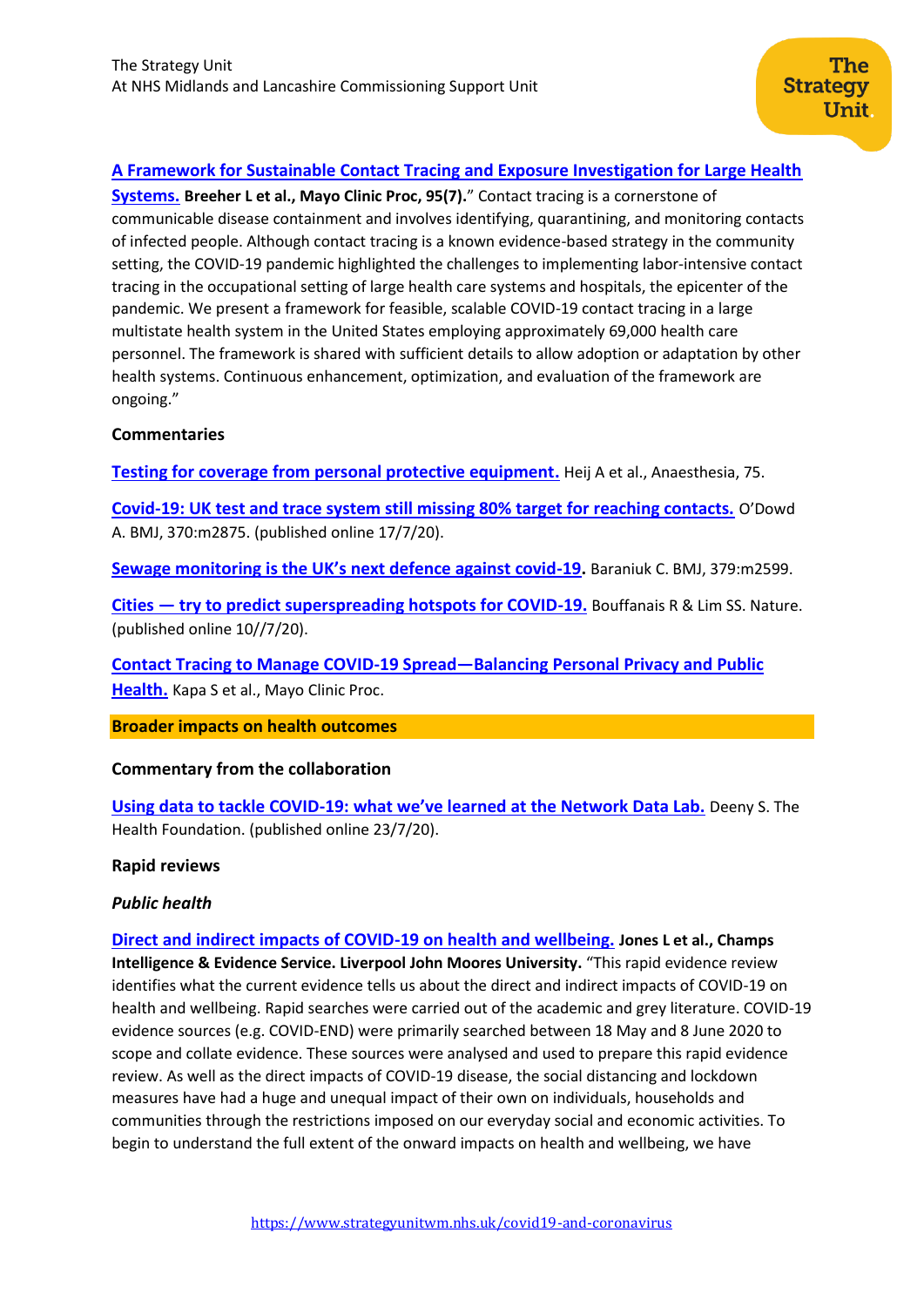examined the impacts of COVID-19 on the 'wider determinants of health', as these are the factors that largely determine our opportunities for good health and wellbeing."

#### *Mental health*

#### *Healthcare workers*

**[The Psychological Impact of Epidemic and Pandemic Outbreaks on Healthcare Workers:](https://www.ncbi.nlm.nih.gov/pmc/articles/PMC7350408/pdf/11920_2020_Article_1166.pdf)  [Rapid Review of the Evidence.](https://www.ncbi.nlm.nih.gov/pmc/articles/PMC7350408/pdf/11920_2020_Article_1166.pdf) Preti E et al., Current Psychiatry Reports.** "Purpose of Review: We aim to provide quantitative evidence on the psychological impact of epidemic/pandemic outbreaks (i.e., SARS, MERS, COVID-19, ebola, and influenza A) on healthcare workers (HCWs). Recent Findings: Forty-four studies are included in this review. Between 11 and 73.4% of HCWs, mainly including physicians, nurses, and auxiliary staff, reported post-traumatic stress symptoms during outbreaks, with symptoms lasting after 1–3 years in 10–40%. Depressive symptoms are reported in 27.5–50.7%, insomnia symptoms in 34–36.1%, and severe anxiety symptoms in 45%. General psychiatric symptoms during outbreaks have a range comprised between 17.3 and 75.3%; high levels of stress related to working are reported in 18.1 to 80.1%. Several individual and work-related features can be considered risk or protective factors, such as personality characteristics, the level of exposure to affected patients, and organizational support. Summary: Empirical evidence underlines the need to address the detrimental effects of epidemic/pandemic outbreaks on HCWs' mental health. Recommendations should include the assessment and promotion of coping strategies and resilience, special attention to frontline HCWs, provision of adequate protective supplies, and organization of online support services."

**[Occupational burnout syndrome and posttraumatic stress among healthcare professionals](https://reader.elsevier.com/reader/sd/pii/S152168962030063X?token=2FEC3FDDAB3CCEC88582D9CFDDB7906F02A554E854CFF4DED0387C69AC63DBBB0A63BF26458BF7851086F3F1C7F3248C)  [during the novel Coronavirus Disease 2019 \(COVID-19\) pandemic.](https://reader.elsevier.com/reader/sd/pii/S152168962030063X?token=2FEC3FDDAB3CCEC88582D9CFDDB7906F02A554E854CFF4DED0387C69AC63DBBB0A63BF26458BF7851086F3F1C7F3248C) Raudenská J et al., Best Practice & Research Clinical Anaesthesiology.** "This comprehensive review aims to explain the potential impact of COVID-19 on mental wellbeing of health care professionals. Based on up-to-date research and psychological diagnostic manuals of DSM-5 and ICD-11, we describe associated psychological disorders and experiences that may arise related to COVID-19. Appropriate psychological measures are introduced, along with potential methodological limitations. Lastly, resilience building and preventative measures with interventions that may mitigate the impact on mental health of health care professionals are described."

# **[Mental Health Planning During the COVID-19 Crisis: A Systematic Review of Online](https://assets.researchsquare.com/files/rs-33638/v1/7b39e901-6c31-4a8e-8fdf-faccd4f15941.pdf)**

**[International Strategies and Recommendations.](https://assets.researchsquare.com/files/rs-33638/v1/7b39e901-6c31-4a8e-8fdf-faccd4f15941.pdf) Almeda N et al., BMC Psychiatry (pre-print). Doi: 10.21203/rs.3.rs-33638/v1. "**Mental Health care systems have been dramatically affected by COVID-19. Containment measures have been imposed with negative consequences on population mental health. Therefore, an increase in both symptomatology and mental disorders incidence is expected. This research aims to identify, describe and assess the empirical background on online strategies and recommendations developed by international organizations and governments to cope with the psychological impact of COVID-19. A new questionnaire has been developed to identify the existence of common patterns in the selected documents. Questions were classed in three domains: COVID-19 information, mental health strategies and mental health recommendations. The PRISMA statements were adapted to review online documents. A two-steps cluster analysis was carried out to highlight underlying behaviors in data (patterns). Results were shown by using spider graphs (pattern proles). Multidimensional links between questions were identified and assessed by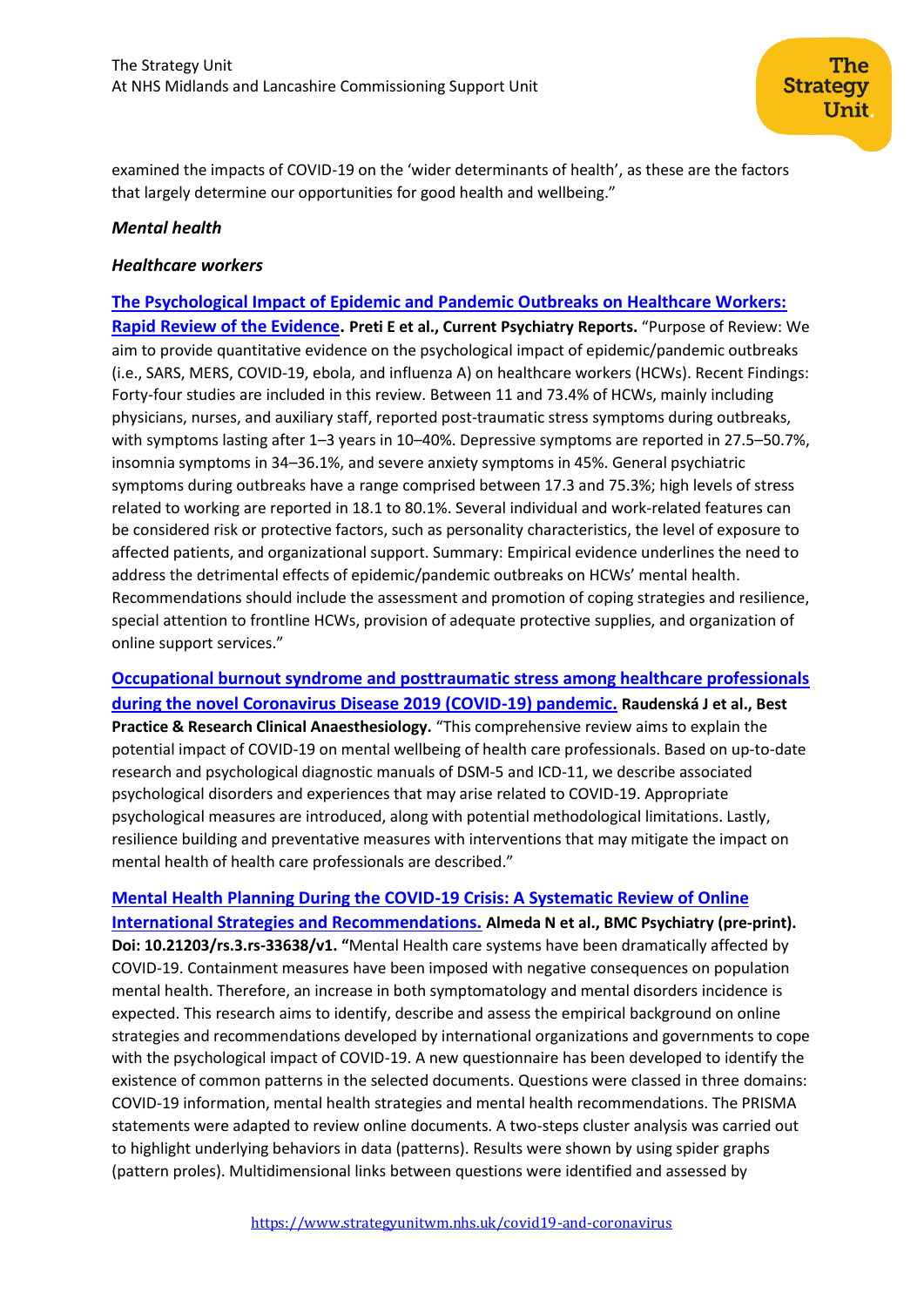conceptual maps. 26 documents were included in the review. The questionnaire assessed document complexity and identied key mental health issues (i.e. tools for dealing with stress, depression and anxiety), which show a high agreement level among them. Cluster analysis highlighted the existence of common patterns in the selected question domains. Strong relationships between individual questions were also identied such as, for example, include psychological tips for maintaining good mental health and coping with COVID-19 (question nº 4), describe some psychological skills to help people cope with anxiety and worry about COVID-19 (question nº 6) and, nally, promote social connection at home (question nº 8). When fast results are needed to develop health strategies and policies, rapid reviews associated to statistical and graphical methods are essential. Results obtained from the proposed analytical procedures are relevant to a) classify the documents about the psychological impact of COVID-19, b) develop new documents according to the selected objectives for matching population needs, c) improve psychological interventions in a pandemic, and d) adapt new documents to local situations. The relevance of adapting e-mental health to community mental health care model principles was highlighted. For developing e-mental health potential, some problems related to the digital gap, stigma and ethical issues must be considered."

#### **Emerging evidence**

# **Public health**

**[Does the COVID-19 Pandemic Improve Global Air Quality? New Cross-National Evidence](http://ftp.iza.org/dp13480.pdf)  [on Its Unintended Consequences.](http://ftp.iza.org/dp13480.pdf) Dang HAH & Trinh TA. Institute of Labor Economics.** "Despite a growing literature on the impacts of the COVID-19 pandemic, scant evidence currently exists on its impacts on air quality. We offer the first study that provides crossnational evidence on the causal impacts of COVID-19 on air pollution. We assemble a rich database consisting of daily, sub-national level data of air quality for 178 countries before and after the COVID-19 lockdowns, and investigate their impacts on air quality using a Regression Discontinuity Design approach. We find the lockdowns to result in significant decreases in global air pollution. These results are consistent across measures of air quality and data sources and robust to various model specifications. Some limited evidence also emerges that countries with a higher share of manufacturing in the economy or with an initial lower level of air pollution witness more reduced air pollution after the lockdowns; but the opposite result holds for countries near the equator. We also find that mobility restrictions following the lockdowns is a possible explanation for improved air quality"

**[Poverty and Covid-19: Amplifying, isolating, stalling.](https://www.bps.org.uk/sites/www.bps.org.uk/files/Policy/Policy%20-%20Files/Briefing%20paper%20-%20poverty%20and%20Covid-19.pdf) British Psychological Society. (published online 08/7/20). "**Three days after the Government announced the Coronavirus lockdown, new figures from the Department for Work and Pensions announced that 4.2 million children were living in relative poverty – an increase of 100,000 from the previous year1. This laid bare the stark reality that many families were facing even before the Covid-19 crisis hit. Analysis from the Joseph Rowntree Foundation suggests that as many as 70 per cent of these children are in a working family, compared to just 39 per cent over 20 years ago2. As a result of the Covid-19 crisis, widescale lockdown and social distancing measures, up to a fifth of all UK employees are estimated to have been furloughed as part of the Government's Job Retention Scheme. However, the reduction in hours and loss of jobs is not spread evenly. The Resolution Foundation has found that almost a third of low-paid employees have lost their jobs or been furloughed compared to less than one in ten of the top-earning employees3. While we are all 'in this together', there must be a recognition that many of us are in very different boats and may struggle to chart this prolonged storm. The British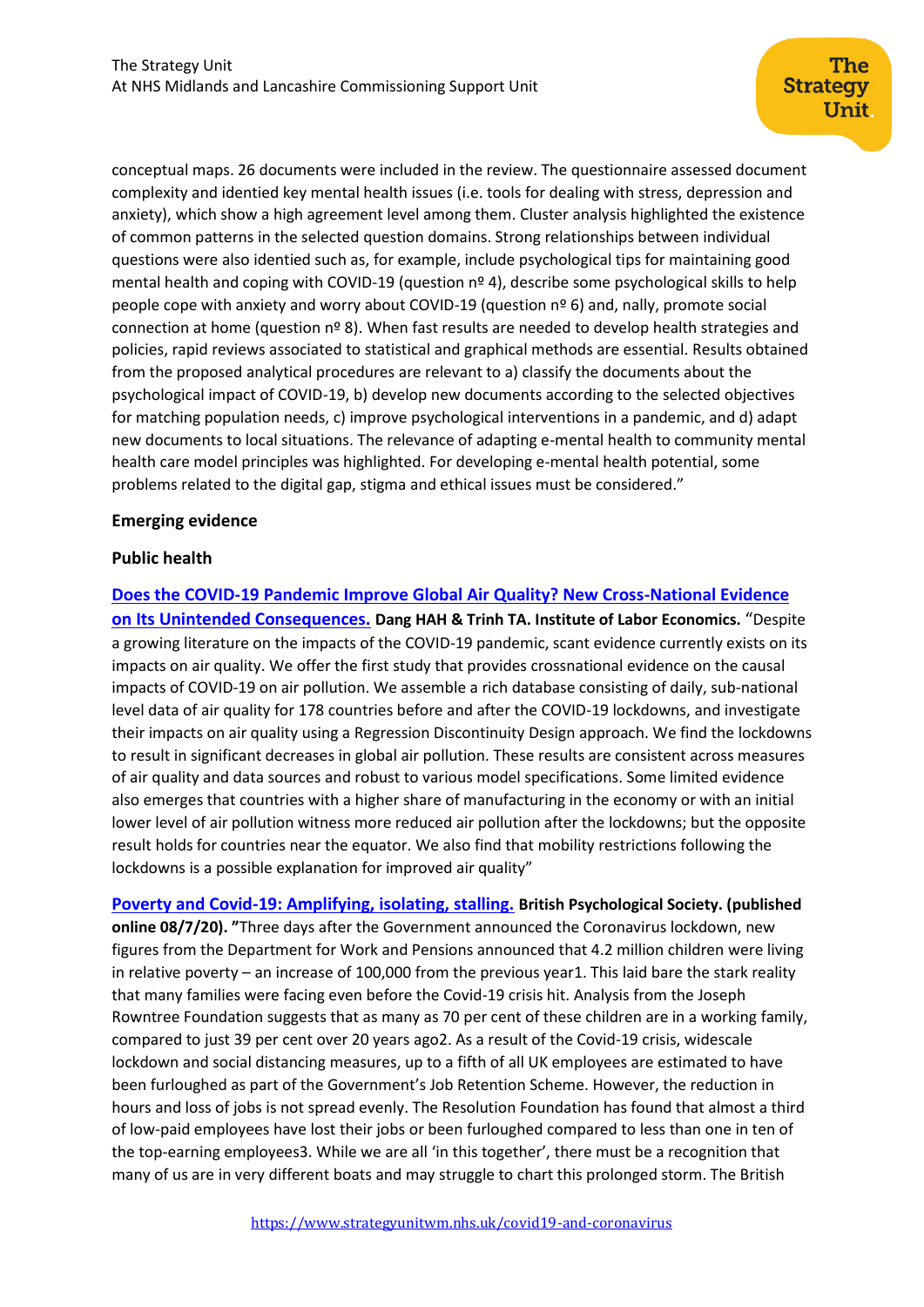Psychological Society (BPS) Poverty to Flourishing campaign draws together the expertise of our membership to call for a psychological approach to tackling poverty and its associated impacts that can lead to negative outcomes across the life course. As the Government's Job Retention Scheme and other financial measures have been introduced to protect the economy, this briefing, and our approach, focuses on the people at the heart of this crisis. For individuals and families in poverty, including lone parents and families with disabled people, many of the problems they are facing have been exacerbated, and many more may be pulled into poverty as a result of the pandemic."

# *Mental health***-** *General public*

# **[Mental health before and during the COVID-19 pandemic: a longitudinal probability](https://www.thelancet.com/journals/lanpsy/article/PIIS2215-0366(20)30308-4/fulltext)  [sample survey of the UK population.](https://www.thelancet.com/journals/lanpsy/article/PIIS2215-0366(20)30308-4/fulltext) Pierce M et al., The Lancet Psychiatry.** "Background: The potential impact of the COVID-19 pandemic on population mental health is of increasing global concern. We examine changes in adult mental health in the UK population before and during the lockdown. Methods: In this secondary analysis of a national, longitudinal cohort study, households that took part in Waves 8 or 9 of the UK Household Longitudinal Study (UKHLS) panel, including all members aged 16 or older in April, 2020, were invited to complete the COVID-19 web survey on April 23–30, 2020. Participants who were unable to make an informed decision as a result of incapacity, or who had unknown postal addresses or addresses abroad were excluded. Mental health was assessed using the 12-item General Health Questionnaire (GHQ-12). Repeated crosssectional analyses were done to examine temporal trends. Fixed-effects regression models were fitted to identify within-person change compared with preceding trends. Findings: Waves 6–9 of the UKHLS had 53 351 participants. Eligible participants for the COVID-19 web survey were from households that took part in Waves 8 or 9, and 17 452 (41 $\cdot$ 2%) of 42 330 eligible people participated in the web survey. Population prevalence of clinically significant levels of mental distress rose from 18·9% (95% CI 17·8–20·0) in 2018–19 to 27·3% (26·3–28·2) in April, 2020, one month into UK lockdown. Mean GHQ-12 score also increased over this time, from 11·5 (95% CI 11·3–11·6) in 2018– 19, to 12·6 (12·5–12·8) in April, 2020. This was 0·48 (95% CI 0·07–0·90) points higher than expected when accounting for previous upward trends between 2014 and 2018. Comparing GHQ-12 scores within individuals, adjusting for time trends and significant predictors of change, increases were greatest in 18–24-year-olds (2·69 points, 95% CI 1·89–3·48), 25–34-year-olds (1·57, 0·96–2·18), women (0·92, 0·50–1·35), and people living with young children (1·45, 0·79–2·12). People employed before the pandemic also averaged a notable increase in GHQ-12 score (0·63, 95% CI 0·20–1·06). Interpretation: By late April, 2020, mental health in the UK had deteriorated compared with pre-COVID-19 trends. Policies emphasising the needs of women, young people, and those with preschool aged children are likely to play an important part in preventing future mental illness."

**[Coronavirus: Impact on young people with mental health needs.](https://youngminds.org.uk/media/3904/coronavirus-report-summer-2020-final.pdf) Survey 2: Summer 2020. Young Minds.** "The findings in this report are the results of a second survey YoungMinds carried out into the impact of coronavirus on young people with a history of mental health needs. The surveys were conducted three months apart (the initial survey was over the first weekend of lockdown) and although the results reveal similar themes, there is a clear message that some of the pressures young people face have intensified, and that more are struggling to get the help they need. In the last few months, many young people have found it hard to cope with social isolation, anxiety and fears about what the future holds. A smaller number have adjusted comparatively well to life under lockdown, but are now concerned about a return to the pressures of 'normal' life."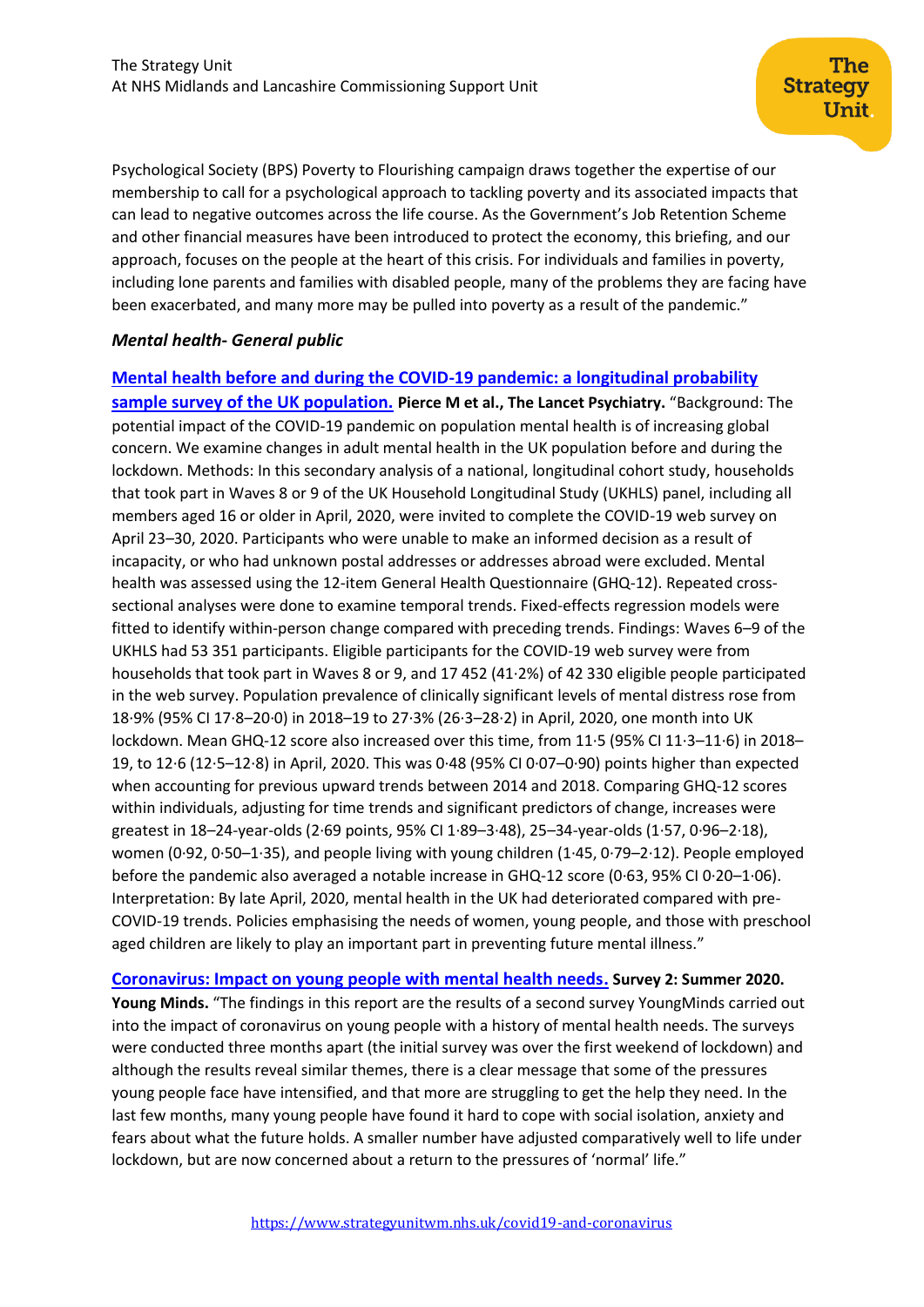# **Mapping [population mental health concerns related to COVID-19 and the consequences of](https://wellcomeopenresearch.org/articles/5-82/v2)**

**[physical distancing: a Google trends analysis.](https://wellcomeopenresearch.org/articles/5-82/v2) Knipe D et al., Wellcome Open Research. (updated 5/7/20).** "Background: The 2020 Coronavirus pandemic is a major international public health challenge. Governments have taken public health protection measures to reduce the spread of the virus through non-pharmalogical measures. The impact of the pandemic and the public health response on individual and population mental health is unknown.Methods: We used Google Trends data (1 Jan 2020 - 30 Mar 2020) to investigate the impact of the pandemic and government measures to curb it on people's concerns, as indexed by changes in search frequency for topics indicating mental distress, social and economic stressors and mental health treatment-seeking. We explored the changes of key topics in Google trends in Italy, Spain, USA, UK, and Worldwide in relation to sentinel events during the pandemic. Results: Globally there appears to be significant concerns over the financial and work-related consequences of the pandemic, with some evidence that levels of fear are rising. Conversely relative searching for topics related to depression and suicide fell after the pandemic was announced, with some evidence that searches for the latter have risen recently. Concerns over education and access to medication appear to be particular social stressors. Whilst searches for face-to-face treatments have declined, those for self-care have risen. Conclusions: Monitoring Google trends shows promise as a means of tracking changing public concerns. In weeks to come it may enable policy makers to assess the impact of their interventions including those aiming to limit negative consequences, such as government funded financial safety nets."

#### *Healthcare workers*

**[Exploring the challenges faced by frontline workers in health and social care amid the](https://www.tandfonline.com/doi/full/10.1080/13561820.2020.1792425)  COVID-19 pandemic: experiences [of frontline workers in the English Midlands region, UK.](https://www.tandfonline.com/doi/full/10.1080/13561820.2020.1792425) Nyashanu M et al., Journal of Interprofessional Care. "**The first cases of Coronavirus (COVID-19) were reported in Wuhan, China in December 2019. Globally millions of people have been diagnosed with the virus whilst thousands have died. As the virus kept spreading health and social care frontline workers (HSCFW) were faced with difficulties when discharging their duties. This paper was set out to explore the challenges faced by different frontline workers in health and social care during the COVID-19 pandemic. The research utilized an explorative qualitative approach. A total of forty (N = 40) in-depth one-to-one semi-structured interviews were undertaken with HSCFW who included support workers (n = 15), nurses (n = 15), and managers (N = 10). Health and social care workers were drawn from domiciliary care and care homes (with and without nursing services). All the interviews were done online. The data were thematically analyzed, and the emergent themes were supported by quotes from the interviews held with participants. Following data analysis the research study found that lack of pandemic preparedness, **s**hortage of Personal Protective Equipment (PPE), anxiety and fear amongst professionals, challenges in enforcing social distancing, challenges in fulfilling social shielding responsibility, anxiety and fear amongst residents and service users, delay in testing, evolving PPE guidance and shortage of staff were challenges faced by frontline health and social care workers during COVID-19 pandemic. The results of the current study point to a need for adequate pandemic preparedness within the health and social care sector to protect both frontline workers and the individuals they look after."

# **[Factors contributing to the distress, concerns, and needs of UK Neuroscience health care](https://onlinelibrary.wiley.com/doi/full/10.1111/papt.12298)  [workers during the COVID‐19 pandemic](https://onlinelibrary.wiley.com/doi/full/10.1111/papt.12298). Cipolotti L et al., Psychology and Psychotherapy:**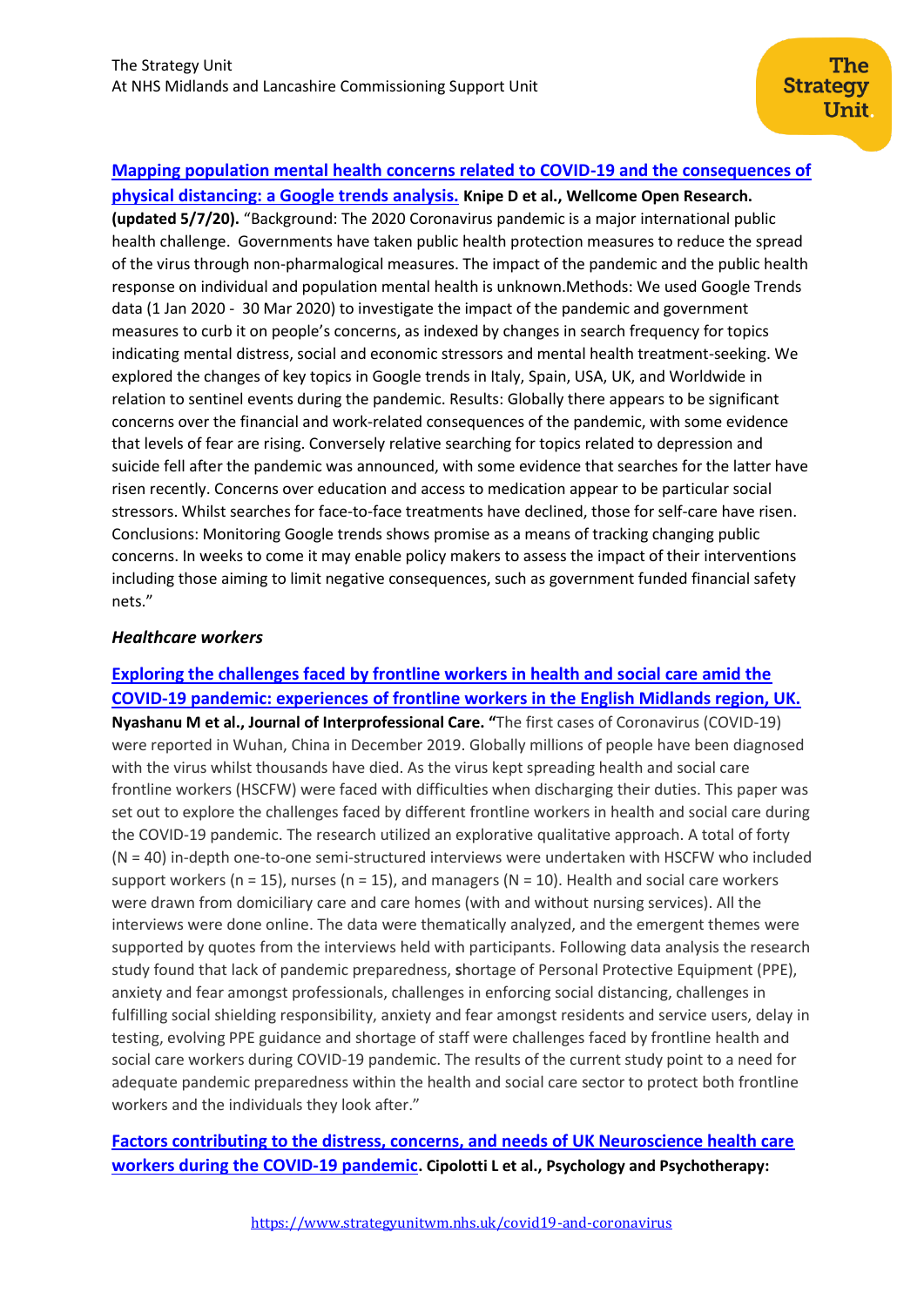**Theory, Research and Practice.** "COVID‐19 research from China suggests health care workers are at risk of distress, have specific concerns, and need support. It remains unknown whether findings are applicable to UK health care staff and whether psychological support based on generic approaches is effective. We administered an online survey at a leading neuroscience hospital in the UK to examine how individual staff characteristics contribute to distress, concerns, and interventions most valued during the COVID‐19 pandemic. We found a high incidence of distress, particularly in females and staff with previous mental health history. Concerns fell into three factors: 'risk of infection', 'work challenges', and 'social change', and were affected by professional role and contact with COVID‐19 patients. These three factors predicted distress. Psychological support and clear updates were deemed most useful, with specific needs affected by age, professional role, and contact with COVID‐ 19 patients. This is the first documentation of a high incidence of psychological distress predicted by three types of concerns in health care workers of a neuroscience hospital. Distress, concerns, and interventions most valued were all affected by individual staff characteristics. These findings highlight the importance of providing stratified, one to one support interventions, tailored to professional group, and background, rather than more generic approaches."

# **Commentaries**

#### *Public health*

**[One in three parents 'out of their depth' as children struggle with pandemic fallout.](https://www.actionforchildren.org.uk/news-and-blogs/press-releases/2020/july/one-in-three-parents-out-of-their-depth-as-children-struggle-with-pandemic-fallout/)** Action for Children. (published online 14/7/20).

**[Ethnicity and covid-19: working locally to reduce inequalities.](https://www.bmj.com/content/370/bmj.m2748.full)** England R. BMJ. (published 13/7/20).

**[Spotlight on child abuse and neglect response in the time of COVID-19.](https://www.ncbi.nlm.nih.gov/pmc/articles/PMC7326432/pdf/main.pdf)** York Thomas E et al., Lancet Public Health, 5(7). (published online July 2020).

**[Domestic violence during COVID-19: the GP role.](https://bjgp.org/content/70/696/340)** Gibson J. BJGP, 70(696). (published online July 2020).

**[Mitigating the Impacts of the COVID-19 Pandemic Response on At-Risk Children.](https://pubmed.ncbi.nlm.nih.gov/32317311/)** Wong CA et al., Pediatrics, 146(1).

#### *Mental health*

**Opioids and the COVID-19 pandemic: does [chronic opioid use or misuse increase clinical](https://www.ncbi.nlm.nih.gov/pmc/articles/PMC7368905/)  [vulnerability?](https://www.ncbi.nlm.nih.gov/pmc/articles/PMC7368905/)** Lambert D. Br J Anaesth. (published online 19/7/20).

**[COVID-19, mental health and ethnic minorities.](https://ebmh.bmj.com/content/ebmental/early/2020/07/16/ebmental-2020-300174.full.pdf)** Smith K et al., BMJ Evidence Based Mental Health. (published online 17/7/20).

#### *Long-term conditions*

**Lockdo[wn's side effect: mental health deterioration of people affected by dementia, with](https://www.alzheimers.org.uk/news/2020-07-14/lockdowns-side-effect-mental-health-deterioration-people-affected-dementia-third)  [third 'giving up.](https://www.alzheimers.org.uk/news/2020-07-14/lockdowns-side-effect-mental-health-deterioration-people-affected-dementia-third)** Alzheimer's Society. (published online 14/7/20).

#### **Useful resources**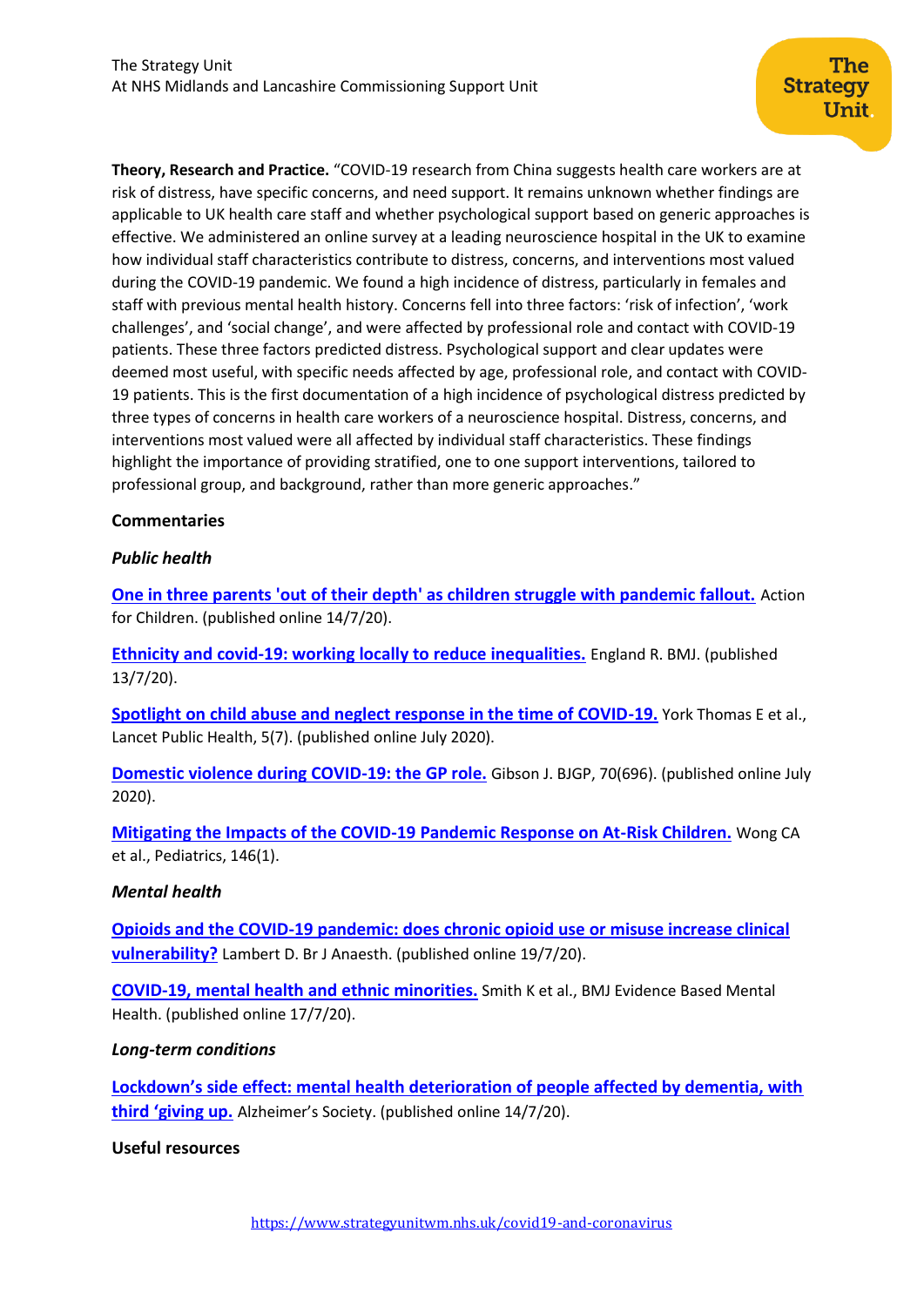**[Building a country that works for all children post COVD-19.](https://adcs.org.uk/assets/documentation/ADCS_Building_a_country_that_works_for_all_children_post_Covid-19.pdf)** Association of Directors of Children's services. (published online July 2020).

**Impact on non-Covid care**

#### **Commentary from the collaboration**

**[Primary and Community Qualitative Insights](https://www.strategyunitwm.nhs.uk/publications/primary-and-community-care-qualitative-insights).** Mason P & Mulla A. The Strategy Unit. (published online July 2020).

**[Resuming health services during the Covid-19 pandemic: What can the NHS learn from](https://www.nuffieldtrust.org.uk/research/resuming-health-services-during-the-covid-19-pandemic-what-can-the-nhs-learn-from-other-countries)  [other countries?](https://www.nuffieldtrust.org.uk/research/resuming-health-services-during-the-covid-19-pandemic-what-can-the-nhs-learn-from-other-countries)** Reed S. Nuffield Trust. (published online 24/7/20).

**[Recovering from Covid-19: the international picture.](https://www.nuffieldtrust.org.uk/news-item/recovering-from-covid-19-the-international-picture)** Reed S. Nuffield Trust. (published online 24/7/20).

**[NHS system capacity](https://www.nuffieldtrust.org.uk/news-item/nhs-system-capacity-2)**. Davies J. Nuffield Trust. (published online 22/7/20).

**[Money is welcome but won't get the NHS back to full speed](https://www.nuffieldtrust.org.uk/news-item/money-is-welcome-but-won-t-get-the-nhs-back-to-full-speed-nuffield-trust-response-to-prime-minister-s-announcement) – Nuffield Trust response to [Prime Minister's announcement.](https://www.nuffieldtrust.org.uk/news-item/money-is-welcome-but-won-t-get-the-nhs-back-to-full-speed-nuffield-trust-response-to-prime-minister-s-announcement)** Nuffield Trust. (published online 17/7/20).

**[The road to renewal: five priorities for health and care.](https://www.kingsfund.org.uk/publications/covid-19-road-renewal-health-and-care?utm_source=The%20King%27s%20Fund%20newsletters%20%28main%20account%29&utm_medium=email&utm_campaign=11685907_MKPUB_road%20to%20renewal%20long%20read%20generic%202020-07-16&utm_content=text%20link&dm_i=21A8,6YGWJ,LTECS5,RZVQC,1)** Charles A & Ewbank L. The King's Fund. (published online 16/7/20).

**[The new NHS and mental health: where are we going wrong?](https://www.kingsfund.org.uk/blog/2020/07/new-nhs-and-mental-health)** Malasi J. The King's Fund. (published online 23/7/20).

**[Mental health and primary care networks: understanding the opportunities.](https://www.kingsfund.org.uk/publications/mental-health-primary-care-networks)** Naylor C et al., The King's Fund. (published online 23/7/20).

**[How has COVID-19 affected service delivery in GP practices that offered remote](https://www.health.org.uk/news-and-comment/charts-and-infographics/how-has-covid-19-affected-service-delivery-in-gp-practices)  [consultations before the pandemic?](https://www.health.org.uk/news-and-comment/charts-and-infographics/how-has-covid-19-affected-service-delivery-in-gp-practices)** Clarke G et al., The Health Foundation. (published online 16/7/20).

**Thinking local and global: exp[loring the UK's reliance on international nurses and the](https://www.health.org.uk/news-and-comment/charts-and-infographics/thinking-local-and-global-exploring-the-uks-reliance-on-international-nurses)  [impact of COVID-19.](https://www.health.org.uk/news-and-comment/charts-and-infographics/thinking-local-and-global-exploring-the-uks-reliance-on-international-nurses)** Buchan J Shembavenkar N. The Health Foundation. (published online 24/7/20).

#### **Guidance**

**[Caring for patients with pain during the COVID-19 pandemic: consensus recommendations](https://onlinelibrary.wiley.com/doi/pdfdirect/10.1111/anae.15076)  [from an international expert panel.](https://onlinelibrary.wiley.com/doi/pdfdirect/10.1111/anae.15076)** Shanthanna H et al., Anaesthesia, 75.

**[Preparing for a challenging winter 2020/21.](https://acmedsci.ac.uk/file-download/51353957)** The Academy of Medical Sciences. (published online 14/7/20).

**[Preparing for COVID-19 surges and winter.](https://www.fsem.ac.uk/wp-content/uploads/2020/06/200717_Preparing_for_covid-19_surges_winter.pdf)** Academy of Medical Royal Colleges. (published online July 2020).

**[The next chapter in our plan to rebuild: The UK Government's COVID](https://www.gov.uk/government/publications/our-plan-to-rebuild-the-uk-governments-covid-19-recovery-strategy/the-next-chapter-in-our-plan-to-rebuild-the-uk-governments-covid-19-recovery-strategy--2)-19 recovery strategy.** Cabinet Office. (last updated 17/7/20).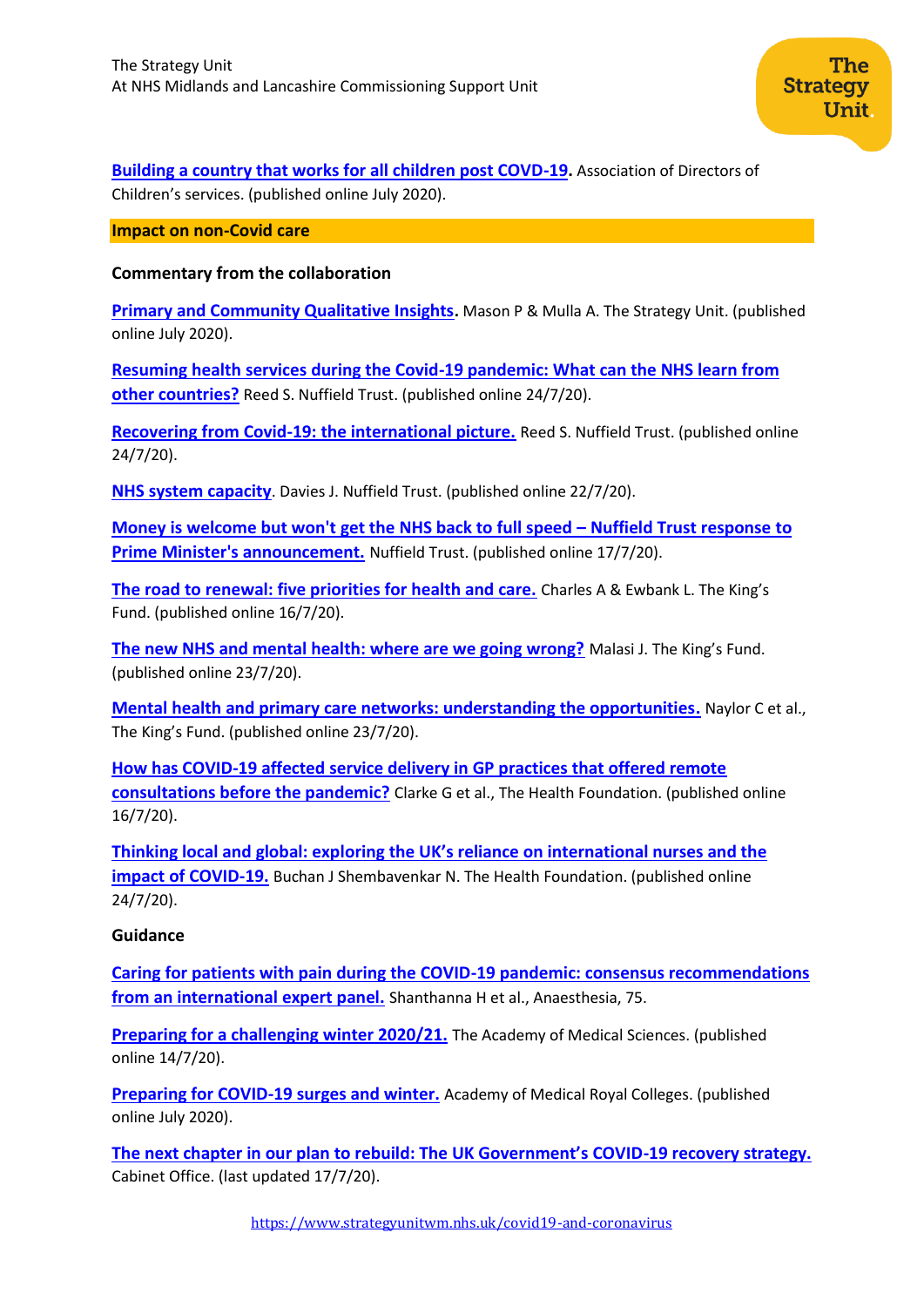#### **Emerging evidence**

#### **[The impact of COVID‐19 on services for people affected by sexual and gender‐based](https://obgyn.onlinelibrary.wiley.com/doi/full/10.1002/ijgo.13285)**

**[violence.](https://obgyn.onlinelibrary.wiley.com/doi/full/10.1002/ijgo.13285) Johnson K et al., Int J Gynae & Obstet.** "Sexual and gender‐based violence (SGBV), and particularly intimate partner violence (IPV), has spiked dramatically during the COVID‐19 pandemic. At the same time, the pandemic is impacting and interrupting SGBV and IPV services of all kinds. This paper focuses on the impact of the COVID‐19 pandemic on clinical care and forensic medical documentation for SGBV survivors, including an analysis of the response in the UK and Kenya, and provides recommendations for safe implementation of these services during the pandemic."

#### *Primary care*

#### **[Investigating changing demands on primary care during COVID-19: Summary report 3.](https://arc-w.nihr.ac.uk/research-and-implementation/covid-19-response/reports/investigating-changing-demands-on-primary-care-during-covid-19-summary-report-3/)**

**Murphy M et al., Centre for Academic Primary Care & University of Bristol.** "This third summary report presents qualitative findings from 20 interviews held with GPs and managers from 20 GP practices between 15 June and 2 July 2020. We found that practices are still coping well. However, despite giving high coping scores (8-9 out of 10), many of them commented on an increase in fatigue. Challenges faced in the last period included: rising demand; restarting services; prescribing remotely; managing long-term conditions remotely; delays in secondary referrals; managing patient expectations; mental load on staff; and the shielding list. New challenges identified in this period are: restarting services; continuation of pre-COVID-19 plans; online triage consultations; planning for winter; support from secondary care; drug manufacture and supply problems; test and trace and infection control."

**[The hidden impact of COVID-19 on patient care in the NHS in England.](https://www.bma.org.uk/media/2841/the-hidden-impact-of-covid_web-pdf.pdf) BMA. (published online July 2020)**. "The COVID-19 outbreak has had a huge impact on core NHS services. In order to free up enough capacity to deal with the initial peak of the pandemic, the NHS was forced to shut down or significantly reduce many areas of non-COVID care during April, May and June 2020. This, combined with fewer patients seeking care during lockdown, means that there has been a significant drop in elective procedures, urgent cancer referrals, first cancer treatments and outpatient appointments. The full impact of this drastic reduction in routine NHS care in England is only now emerging. Millions of patients living with health problems (including life-threatening conditions such as cancer) have been affected, with their treatment postponed or cancelled. And millions of patients will have missed vital opportunities to receive initial assessment and diagnosis for health problems in the first place. This is the hidden impact of the COVID crisis – patient safety is being severely compromised not just by the virus itself, but by the knock-on effects of an unprecedented disruption to NHS services."

# **[A national model of remote care for assessing and providing opioid agonist treatment](https://harmreductionjournal.biomedcentral.com/articles/10.1186/s12954-020-00394-z)  [during the COVID-19 pandemic: a report.](https://harmreductionjournal.biomedcentral.com/articles/10.1186/s12954-020-00394-z) Crowley D & Delargy I. Harm Reduction Journal.**

"Health services globally are struggling to manage the impact of COVID-19. The existing global disease burden related to opioid use is significant. Particularly challenging groups include older drug users who are more vulnerable to the effects of COVID-19. Increasing access to safe and effective opioid agonist treatment (OAT) and other harm reduction services during this pandemic is critical to reduce risk. In response to COVID-19, healthcare is increasingly being delivered by telephone and video consultation, and this report describes the development of a national model of remote care to eliminate waiting lists and increase access to OAT in Ireland. The purpose of this initiative is to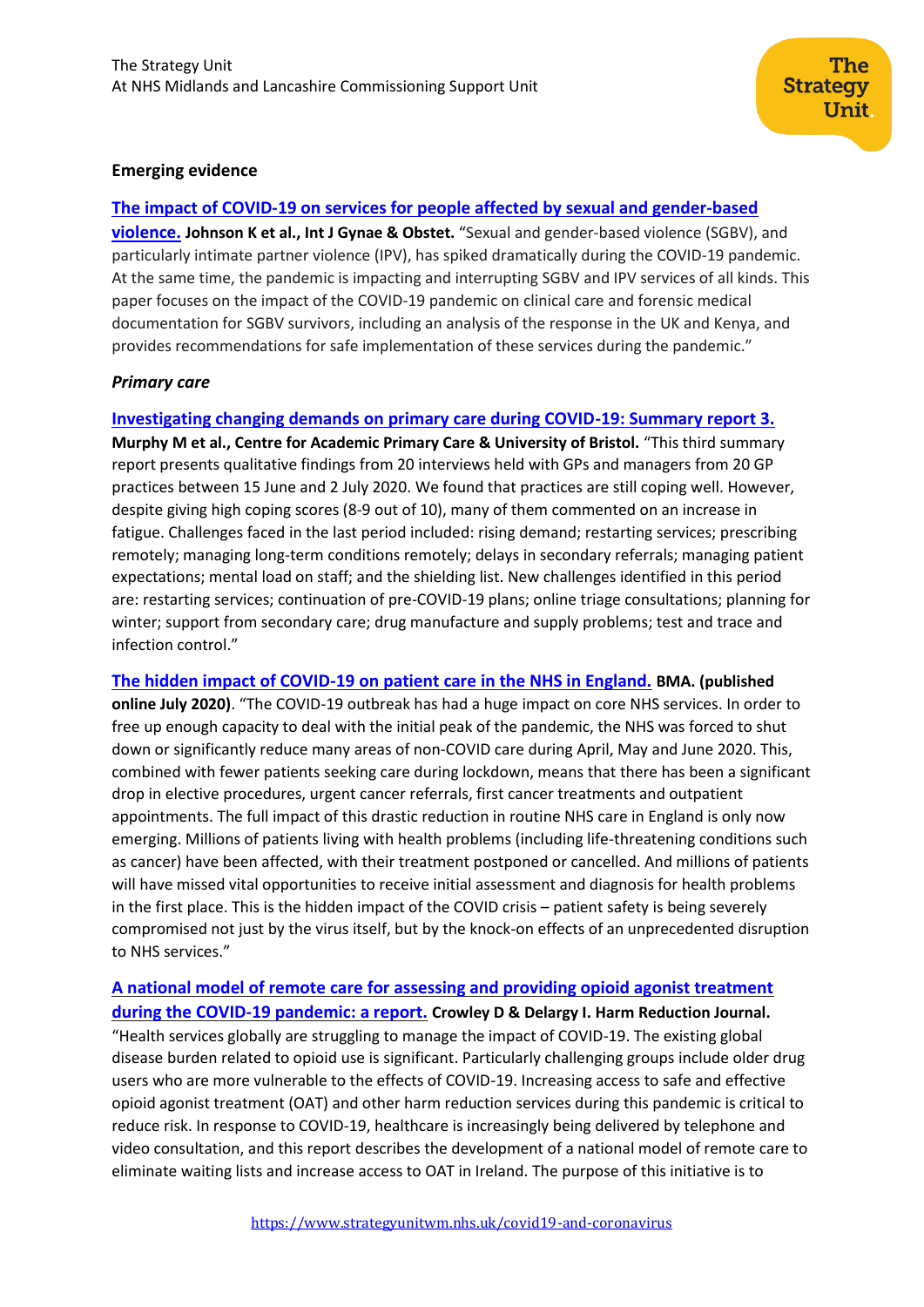provide easy access to OAT by developing a model of remote assessment and ongoing care and eliminate existing national waiting lists. The Irish College of General Practitioners in conjunction with the National Health Service Executive office for Social Inclusion agreed a set of protocols to enable a system of remote consultation but still delivering OAT locally to people who use drugs. This model was targeted at OAT services with existing waiting lists due to a shortage of specialist medical staff. The model involves an initial telephone assessment with COVID-risk triage, a single-patient visit to local services to provide a point of care drug screen and complete necessary documentation and remote video assessment and ongoing management by a GP addiction specialist. A secure national electronic health link system allows for the safe and timely delivery of scripts to a designated local community pharmacy. The development of a remote model of healthcare delivery allows for the reduction in transmission risks associated with COVID-19, increases access to OAT, reduces waiting times and minimises barriers to services. An evaluation of this model is ongoing and will be reported once completed. Fast adaptation of OAT delivery is critical to ensure access to and continuity of service delivery and minimise risk to our staff, patients and community. Innovative models of remote healthcare delivery adapted during the COVID-19 crisis may inform and have important benefits to our health system into the future."

#### *Secondary care*

#### **[Strategies in reconfiguration of hand injuries management during COVID-19 pandemic.](https://www.journal-cot.com/article/S0976-5662(20)30207-1/pdf)**

**Venkatesan A et al., J Clini Ortho Trauma. "**During the COVID-19 pandemic there has been a reorganisation of care provided by the Trauma and Orthopaedic services in the United Kingdom. The National Health Service England (NHSE) speciality guide forms the primary responses to this pandemic, whilst British Society for the Surgery of Hand (BSSH) provides sub-specialty guidance on management of hand trauma. The orthopaedic community's responsibility of providing a continuity of care for patients has to be balanced with measures to reduce risk of viral transmission (e.g. reduce face to face consultations) and also protect ion of both the patients and staff. We highlight the strategies applied whilst reconfiguration of hand injury management following publication of COVID-19 British Society for the Surgery of Hand and Indian Orthopaedic Association (IOA) guidelines."

# **COVID ‐19 outbreak and pediatric [diabetes: perceptions of health care professionals](https://onlinelibrary.wiley.com/doi/abs/10.1111/pedi.13084)**

**[worldwide.](https://onlinelibrary.wiley.com/doi/abs/10.1111/pedi.13084) Elbarbary NS et al., Pediatric Diabetes.** "COVID‐19 is an infectious disease that started in Wuhan, China in late 2019 and later spread around the world. Diabetes has been recognized as a possible risk factor for COVID‐19 complications. ISPAD investigated perceptions, challenges and experience of healthcare professionals (HCP) taking care of children and young people with diabetes world-wide during COVID-19 pandemic. From 21<sup>st</sup> April to 17<sup>th</sup> May 2020, during COVID-19 pandemic, a web‐based survey was sent to ISPAD members and former participants of ISPAD conferences by email. Responders from 215 diabetes centres from 75 countries completed the survey. Majority were from UK (35; 16.3%), USA (20; 9.3%) and India (15; 7%). HCP were mostly pediatric endocrinologists (64%). During COVID‐19 pandemic, 16.5% of responders continued face‐ to-face consultation while most changed to telephone (32%) or video (18%) consultations. 19% reported a shortage of medical supplies. 22% reported a delay in diagnosis of patients with new‐ onset diabetes, while 15% reported a higher incidence of DKA. 12% reported having one or more patients with COVID‐19. Most of the 86 children and adolescents with diabetes and COVID‐19 had only mild/moderate symptoms, while 5 required admission to an intensive care unit. No deaths were reported. This large global survey during COVID‐19 pandemic showed that many HCP adapted to the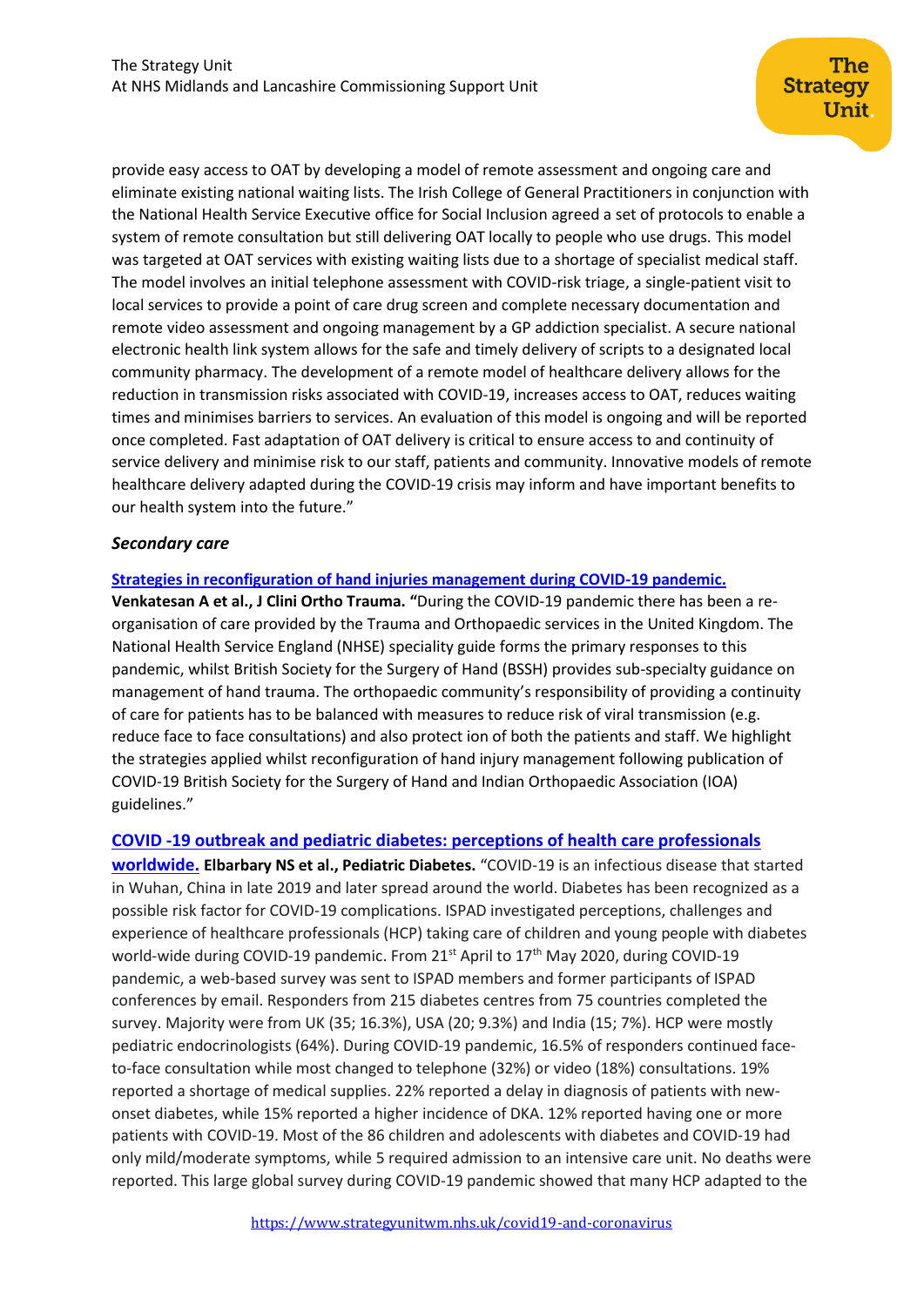pandemic by resorting to telemedicine. One fourth of HCP reported delays in diagnosis and an increased rate of DKA. The emergence of COVID‐19 pandemic had an important impact on family's behaviour that might have led to increase in DKA presentation."

**[The management of adult appendicitis during the COVID-19 pandemic: an interim analysis](https://link.springer.com/article/10.1007%2Fs10151-020-02297-4)  [of a UK cohort study.](https://link.springer.com/article/10.1007%2Fs10151-020-02297-4) Javanmard-Emamghissi H et al., Techniques in Coloproctology.** "Patients 18 years or older, diagnosed clinically and/or radiologically with AA were eligible for inclusion in this prospective, multicentre cohort study. Data was collected from 23rd March 2020 (beginning of the UK Government lockdown) to 1st May 2020 and included: patient demographics, COVID status; initial management (operative and conservative); length of stay; and 30-day complications. Analysis was performed on the first 500 cases with 30-day follow-up. The patient cohort consisted of 500 patients from 48 sites. The median age of this cohort was 35 [26–49.75] years and 233 (47%) of patients were female. Two hundred and seventy-one (54%) patients were initially treated conservatively; with only 26 (10%) cases progressing to an operation. Operative interventions were performed laparoscopically in 44% (93/211). Median length of hospital stay was significantly reduced in the conservatively managed group (2 [IQR 1–4] days vs. 3 [2–4], p < 0.001). At 30 days, complications were significantly higher in the operative group (p < 0.001), with no deaths in any group. Of the 159 (32%) patients tested for COVID-19 on admission, only 6 (4%) were positive. COVID-19 has changed the management of acute appendicitis in the UK, with non-operative management shown to be safe and effective in the short-term. Antibiotics should be considered as the first line during the pandemic and perhaps beyond."

**[Restoration and recovery of stroke services during the COVID-19 pandemic.](https://www.oxfordahsn.org/wp-content/uploads/2020/07/Restoration-and-recovery-of-stroke-services-during-the-COVID-19-pandemic-July-2020-1.pdf) Ford GA et al., GIRFT & Oxford AHSN.** "Since the coronavirus disease 2019 (COVID-19) pandemic began, many changes have been made to the way in which stroke teams work and the way in which stroke services are delivered. The UK has now passed the first peak of the pandemic and is entering a phase of 'restoration and recovery', during which services will stand down some 'peak' interventions while still adapting to the presence of patients, carers and staff who may be infected with COVID-19. The pandemic has demonstrated the ability of NHS stroke services to adapt and change rapidly, to use digital solutions and explore the use of artificial intelligence technologies. It is critically important that stroke services continue to adopt effective interventions rapidly and that we do not move back to holding on to outmoded ways of working. Some changes that have been introduced will require further evaluation and continued monitoring of patient outcomes through the Sentinel Stroke National Audit Programme (SSNAP) and local audits. Engagement with patients and the public to understand how these changes have affected the patient experience is even more important than before the pandemic. This document provides pragmatic guidance to support acute and community teams to deliver high-quality stroke care while maintaining staff wellbeing and safety. Regular regional calls have been held with stroke teams in both hospitals and the community during this period, and common themes and questions have emerged. These are summarised below and are addressed in detail within this document."

# **[Mechanical thrombectomy for acute ischaemic stroke during the COVID-19 pandemic:](https://www.clinicalradiologyonline.net/article/S0009-9260(20)30265-8/pdf)**

**[changes to UK practice and lessons learned.](https://www.clinicalradiologyonline.net/article/S0009-9260(20)30265-8/pdf) McConachie D et al., Clinical Radiology.** "The UK Neurointerventional Group (UKNG) and the British Society of Neuroradiologists (BSNR) sent out a national survey on 1 May 2020 to all 28 UK neuroscience centres that have the potential capability to perform MT. RESULTS: Responses were received from 27/28 MT-capable centres (96%). Three of the 27 centres do not currently provide MT services. There was a 27.7% reduction in MTs performed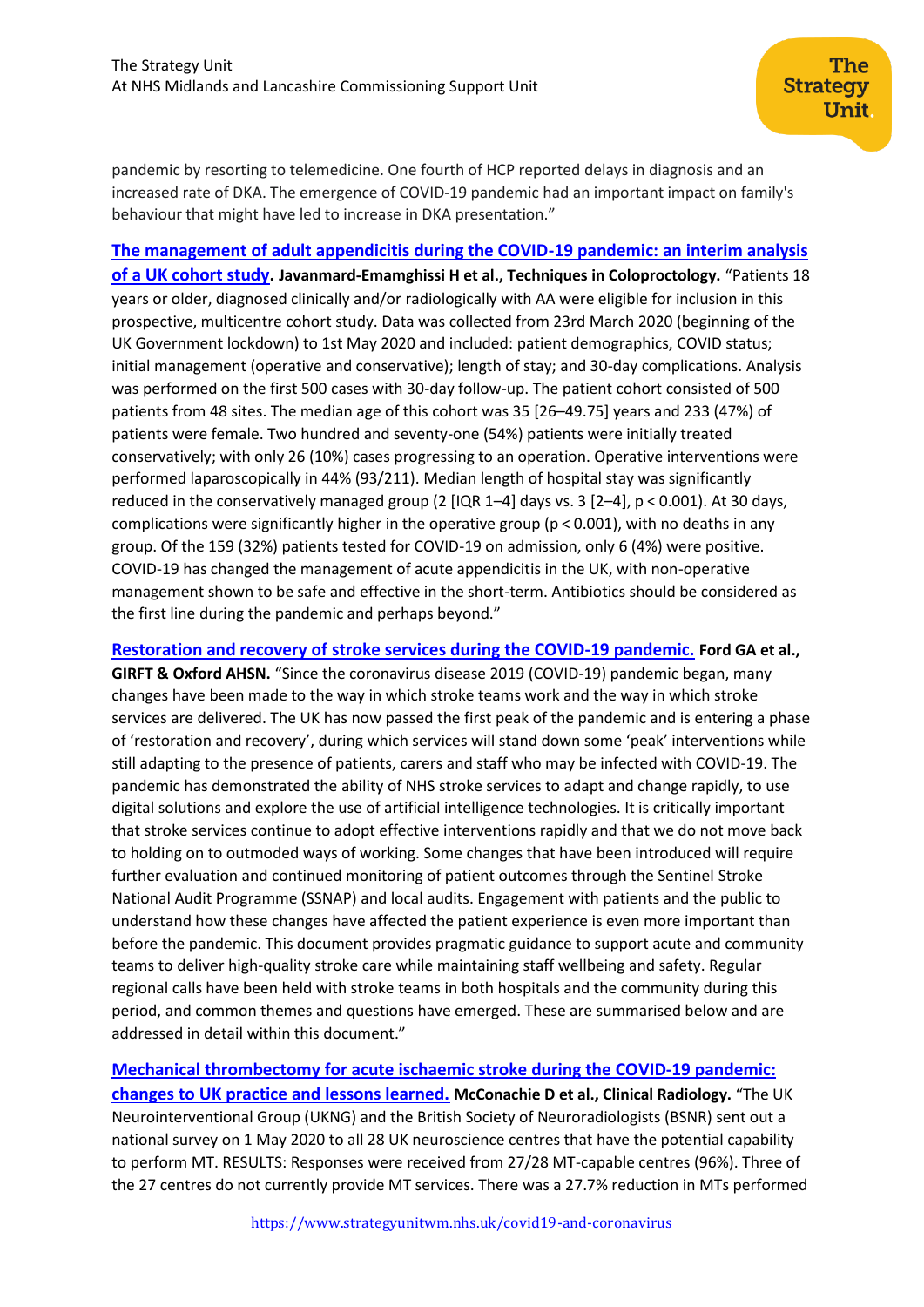during April 2020 compared with the first 3 months of the year. All MT patients in 20/24 centres that responded were considered as COVID-19 suspicious/positive unless or until proven otherwise. Twenty-two of the 24 centres reported delays to the patient pathway. Seventeen of the 24 centres reported that the COVID-19 pandemic had reduced training opportunities for specialist registrars (SpR). Fourteen of the 24 centres reported that the pandemic had hampered their development plans for their local or regional MT service. CONCLUSION: The present survey has highlighted a trend of decreasing cases and delays in the patient pathway during the early stages of the COVID-19 pandemic across UK centres."

**[Recommendations on how to provide cardiac rehabilitation services during the COVID-19](https://link.springer.com/content/pdf/10.1007/s12471-020-01474-2.pdf)** 

**[pandemic.](https://link.springer.com/content/pdf/10.1007/s12471-020-01474-2.pdf) Kemps HMC et al., Neth Heart J.** "The ongoing coronavirus disease 2019 (COVID-19) crisis is having a large impact on acute and chronic cardiac care. Due to public health measures and the reorganisation of outpatient cardiac care, traditional centre-based cardiac rehabilitation is currently almost impossible. In addition, public health measures are having a potentially negative impact on lifestyle behaviour and general well-being. Therefore, the Working Group of Cardiovascular Prevention and Rehabilitation of the Dutch Society of Cardiology has formulated practical recommendations for the provision of cardiac rehabilitation during the COVID-19 pandemic, by using telerehabilitation programmes without face-to-face contact based on current guidelines supplemented with new insights and experiences."

# *Tertiary care*

**[Exploring the ways in which COVID-19 and lockdown has affected the lives of adult](https://europepmc.org/article/med/32643844)  [patients with anorexia nervosa and their carers.](https://europepmc.org/article/med/32643844) Bryan DC et al., European Eating Disorders Review.** "OBJECTIVE: This qualitative study explores the ways in which the coronavirus disease 2019 (COVID-19) pandemic and associated lockdown measures have affected the lives of adult patients with anorexia nervosa (AN) and their carers. METHOD: Semi-structured interviews were conducted with patients with AN ( $n = 21$ ) and carers ( $n = 28$ ) from the start of UK Government imposed lockdown. Data related directly to the impact of lockdown and COVID-19 were analysed using thematic analysis. RESULTS: Four broad themes were identified for patients and carers separately. Patients experienced: 1. reduced access to eating disorder (ED) services; 2. disruption to routine and activities in the community; 3. heightened psychological distress and ED symptoms; 4. increased attempts at self-management in recovery. Carer themes included: 1. concern over provision of professional support for patients; 2. increased practical demands placed on carers in lockdown; 3. managing new challenges around patient wellbeing; 4. new opportunities. CONCLUSIONS: Reduced access to ED services, loss of routine and heightened anxieties and ED symptoms resulting from COVID-19 and lockdown measures presented challenges for patients and carers. Increased remote support by ED services enabled the continuation of treatment and self-management resources and strategies promoted self-efficacy in both groups."

# *Cancer services*

**'No turning back' Psycho[-oncology in the time of COVID-19: Insights from a survey of UK](https://onlinelibrary.wiley.com/doi/abs/10.1002/pon.5486)  [professionals.](https://onlinelibrary.wiley.com/doi/abs/10.1002/pon.5486) Archer S et al., Psycho-Oncology**. "To gain insight on UK professionals' experiences and views of the impact of the COVID-19 pandemic on psycho-oncology activity the British Psychosocial Oncology Society (BPOS) conducted an online survey of members and UK colleagues. Qualitative data from 94 respondents were analysed thematically. Key themes were summarised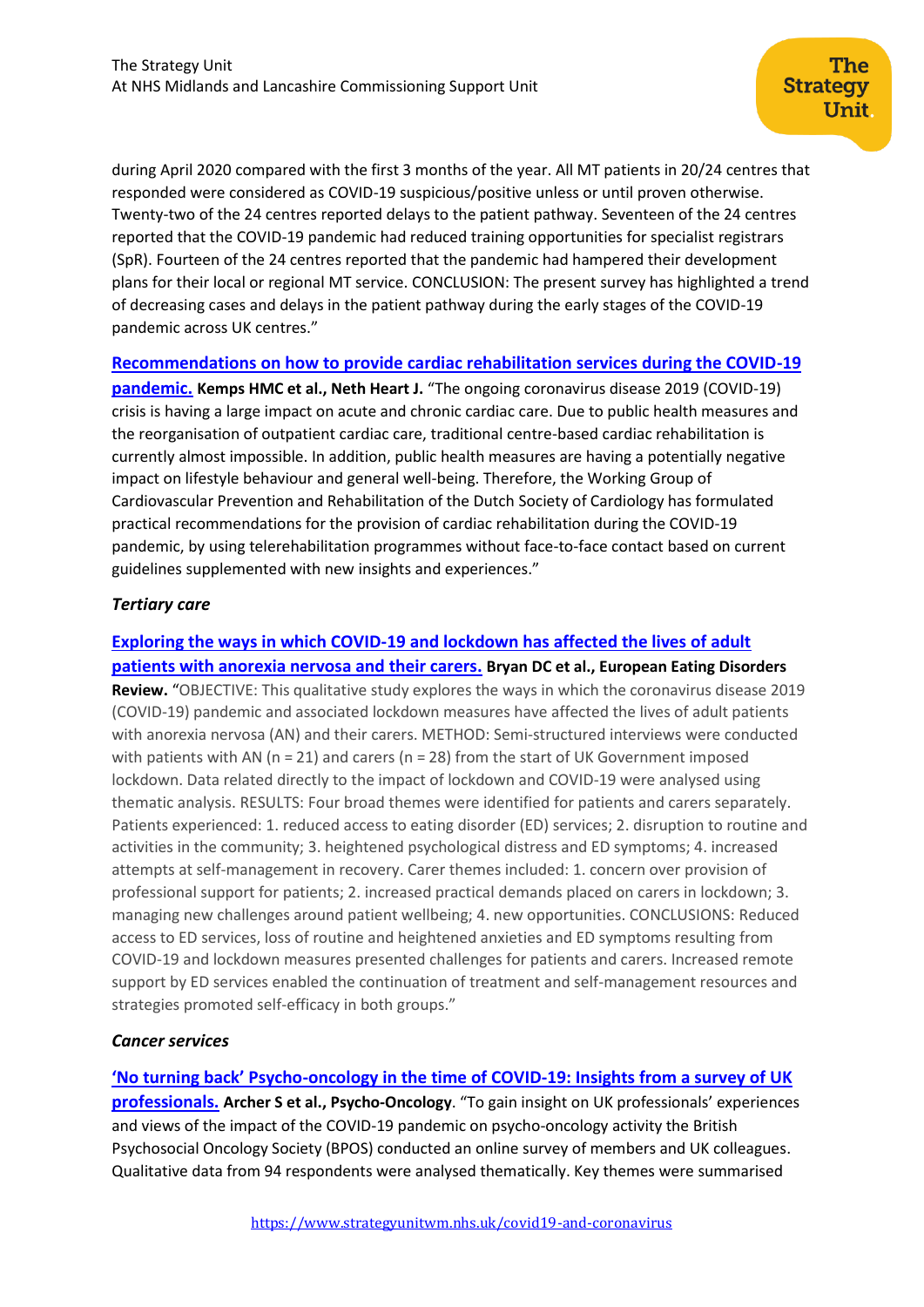using the strengths, weaknesses, opportunities and threats (SWOT) framework. Professionals reported severe disruptions in delivering clinical and supportive care to people affected by cancer and associated research activity. There were major concerns that the full impact of the pandemic is yet to be realised. In both care and research settings the pandemic has also been an impetus for positive changes in working practices, technology adoption, reducing process barriers and fostering collaborations which has to potential to be sustained. To mitigate ongoing challenges, is it vital that cancer organisations work together to adapt and promote psycho-oncology activity to maximise benefit for patients and professionals in the longer-term."

**[The impact of the COVID-19 pandemic on cancer deaths due to delays in diagnosis in](https://www.thelancet.com/journals/lanonc/article/PIIS1470-2045(20)30388-0/fulltext)  [England, UK: a national, population-based, modelling study.](https://www.thelancet.com/journals/lanonc/article/PIIS1470-2045(20)30388-0/fulltext) Maringe C et al., The Lancet Oncology.** "We collected data for 32 583 patients with breast cancer, 24 975 with colorectal cancer, 6744 with oesophageal cancer, and 29 305 with lung cancer. Across the three different scenarios, compared with pre-pandemic figures, we estimate a 7·9–9·6% increase in the number of deaths due to breast cancer up to year 5 after diagnosis, corresponding to between 281 (95% CI 266–295) and 344 (329–358) additional deaths. For colorectal cancer, we estimate 1445 (1392–1591) to 1563 (1534–1592) additional deaths, a 15·3–16·6% increase; for lung cancer, 1235 (1220–1254) to 1372 (1343–1401) additional deaths, a 4·8–5·3% increase; and for oesophageal cancer, 330 (324–335) to 342 (336–348) additional deaths, 5·8–6·0% increase up to 5 years after diagnosis. For these four tumour types, these data correspond with 3291–3621 additional deaths across the scenarios within 5 years. The total additional YLLs across these cancers is estimated to be 59 204–63 229 years. Substantial increases in the number of avoidable cancer deaths in England are to be expected as a result of diagnostic delays due to the COVID-19 pandemic in the UK. Urgent policy interventions are necessary, particularly the need to manage the backlog within routine diagnostic services to mitigate the expected impact of the COVID-19 pandemic on patients with cancer."

# **[Effect of delays in the 2-week-wait cancer referral pathway during the COVID-19](https://www.thelancet.com/journals/lanonc/article/PIIS1470-2045(20)30392-2/fulltext)  [pandemic on cancer survival in the UK: a modelling study.](https://www.thelancet.com/journals/lanonc/article/PIIS1470-2045(20)30392-2/fulltext) Sud A et al., The Lancet Oncology.**

"Across England in 2013–16, an average of 6281 patients with stage I–III cancer were diagnosed via the 2-week-wait pathway per month, of whom 1691 (27%) would be predicted to die within 10 years from their disease. Delays in presentation via the 2-week-wait pathway over a 3-month lockdown period (with an average presentational delay of 2 months per patient) would result in 181 additional lives and 3316 life-years lost as a result of a backlog of referrals of 25%, 361 additional lives and 6632 life-years lost for a 50% backlog of referrals, and 542 additional lives and 9948 life-years lost for a 75% backlog in referrals. Compared with all diagnostics for the backlog being done in month 1 after lockdown, additional capacity across months 1–3 would result in 90 additional lives and 1662 liveyears lost due to diagnostic delays for the 25% backlog scenario, 183 additional lives and 3362 lifeyears lost under the 50% backlog scenario, and 276 additional lives and 5075 life-years lost under the 75% backlog scenario. However, a delay in additional diagnostic capacity with provision spread across months 3–8 after lockdown would result in 401 additional lives and 7332 life-years lost due to diagnostic delays under the 25% backlog scenario, 811 additional lives and 14 873 life-years lost under the 50% backlog scenario, and 1231 additional lives and 22 635 life-years lost under the 75% backlog scenario. A 2-month delay in 2-week-wait investigatory referrals results in an estimated loss of between 0·0 and 0·7 life-years per referred patient, depending on age and tumour type. Prompt provision of additional capacity to address the backlog of diagnostics will minimise deaths as a result of diagnostic delays that could add to those predicted due to expected presentational delays.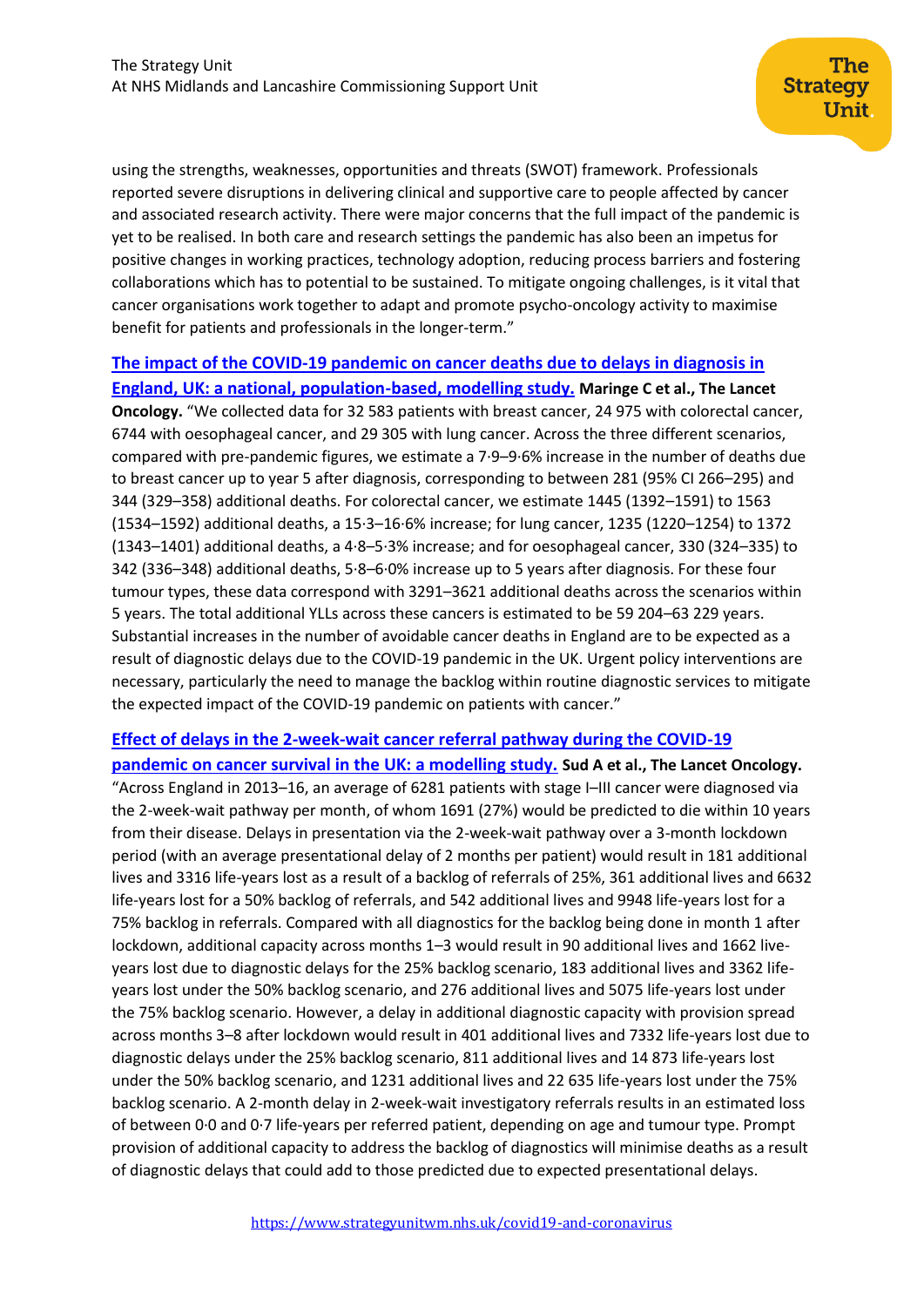Prioritisation of patient groups for whom delay would result in most life-years lost warrants consideration as an option for mitigating the aggregate burden of mortality in patients with cancer."

The **Strategy** 

Unit

# **[Adapting care for older cancer patients during the COVID-19 pandemic: recommendations](https://www.geriatriconcology.net/article/S1879-4068(20)30366-0/pdf)  [from the International Society of Geriatric Oncology \(SIOG\) COVID-19 Working Group.](https://www.geriatriconcology.net/article/S1879-4068(20)30366-0/pdf)**

**Battisti NML et al., Journal of Geriatric Oncology.** "The COVID-19 pandemic poses a barrier to equal and evidence-based management of cancer in older adults. The International Society of Geriatric Oncology (SIOG) formed a panel of experts to develop consensus recommendations on the implications of the pandemic on several aspects of cancer care in this age group including geriatric assessment (GA), surgery, radiotherapy, systemic treatment, palliative care and research. Age and cancer diagnosis are significant predictors of adverse outcomes of the COVID-19 infection. In this setting, GA is particularly valuable to drive decisionmaking. GA may aid estimating physiologic reserve and adaptive capability, assessing risk-benefits of either providing or temporarily withholding treatments, and determining patient preferences to help inform treatment decisions. In a resource-constrained setting, geriatric screening tools may be administered remotely to identify patients requiring comprehensive GA. Tele-health is also crucial to ensure adequate continuity of care and minimize the risk of infection exposure. In general, therapeutic decisions should favor the most effective and least invasive approach with the lowest risk of adverse outcomes. In selected cases, this might require deferring or omitting surgery, radiotherapy or systemic treatments especially where benefits are marginal and alternative safe therapeutic options are available. Ongoing research is necessary to expand knowledge of the management of cancer in older adults. However, the pandemic presents a significant barrier and efforts should be made to ensure equitable access to clinical trials and prospective data collection to elucidate the outcomes of COVID-19 in this population."

# **Commentaries**

**[The hidden impact of Covid-19.](https://www.bma.org.uk/news-and-opinion/the-hidden-impact-of-covid-19)** Nagpaul C. BMA. (published online 16/7/20).

# *Cancer care*

**[Cancer diagnostic delay in the COVID-19 era: what happens next?](https://www.thelancet.com/journals/lanonc/article/PIIS1470-2045(20)30391-0/fulltext)** Hamilton W. The Lancet Oncology. (published online 20/7/20).

**[How cancer services are fighting to counter covid-](https://www.bmj.com/content/370/bmj.m2747)19's impact**. Wilkinson E. BMJ, 370:m2747. (published online 15/7/20).

**[Practice patterns of diagnostic upper gastrointestinal endoscopy during the initial COVID-](https://www.thelancet.com/pdfs/journals/langas/PIIS2468-1253(20)30236-3.pdf)[19 outbreak in England.](https://www.thelancet.com/pdfs/journals/langas/PIIS2468-1253(20)30236-3.pdf)** Makar SR et al., The Lancet Gastroenterol Hepatol. (published online 16/7/20).

# *Mental health services*

**[Responding to COVID-19 in Psychiatric Rehabilitation: Collaboration Is Vital.](https://link.springer.com/content/pdf/10.1007/s40737-020-00180-x.pdf)** Parry SJ et al., J Psychosoc Rehabil Ment Health. (published online 17/7/20).

**[How mental health care should change as a consequence of the COVID-19 pandemic.](https://www.thelancet.com/journals/lanpsy/article/PIIS2215-0366(20)30307-2/fulltext)** Moreno C et al., The Lancet Psychiatry. (published online 16/7/20).